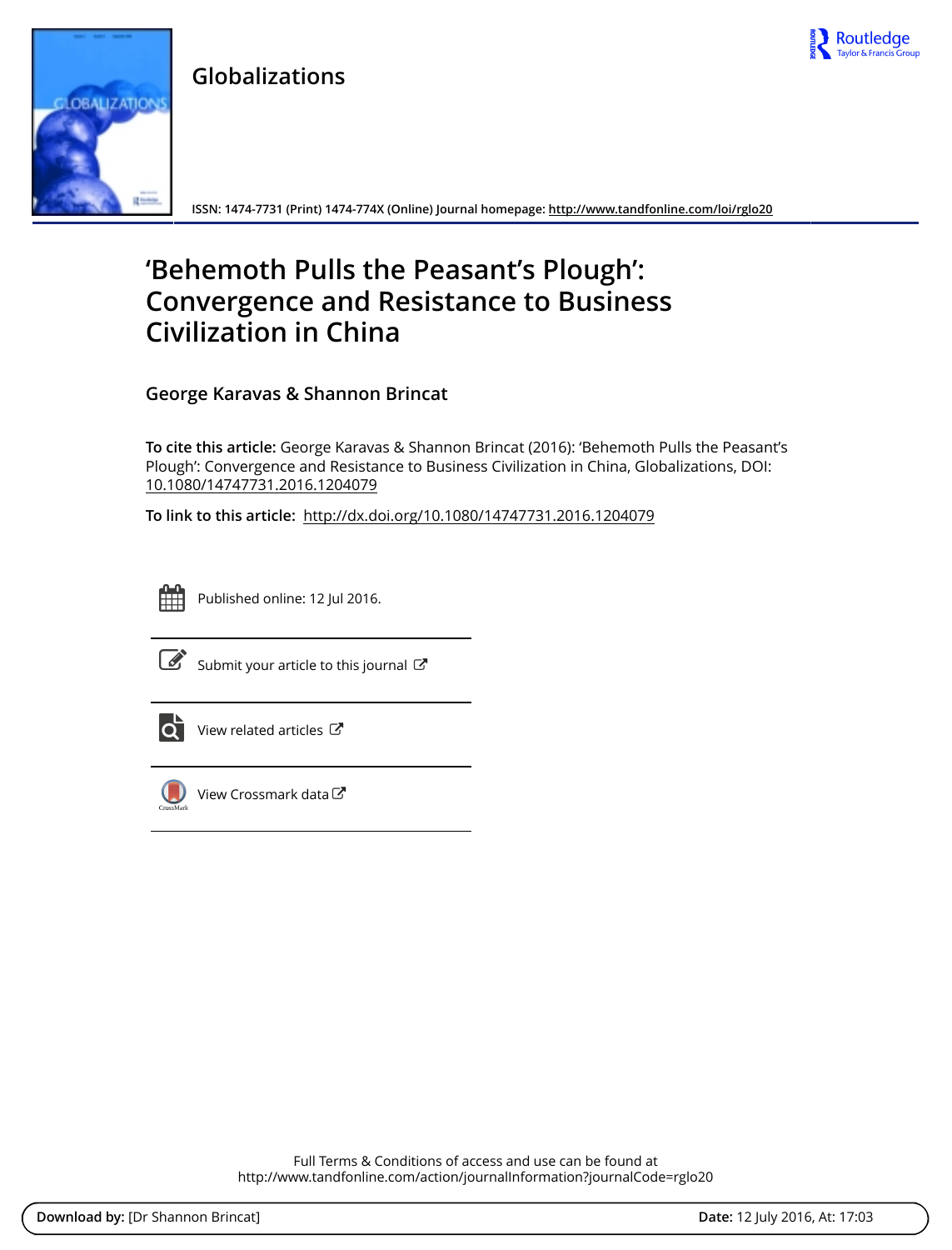# <span id="page-1-0"></span>'Behemoth Pulls the Peasant's Plough': Convergence and Resistance to Business Civilization in China

# GEORGE KARAVAS<sup>∗</sup> & SHANNON BRINCAT∗∗

∗University of Queensland, Brisbane, Australia

∗∗Griffith University, Brisbane, Australia

ABSTRACT It has been widely held that China's development was forged from a unique pathway to that of Western countries. As a result, it has been assumed that China's historical experience of modernization contains important lessons for other developing states. However, as we show, modernization in China can be seen as sharing many of the same assumptions of development as the West. Using insights from Cox's work on civilizations—particularly the notion of 'Business Civilization' (adapted from Susan Strange)—our paper examines how modernization theoretic assumptions underpin both Chinese and World Bank perspectives on agricultural development not only within China but also across their engagements, policies, and practices of development throughout Africa. We argue that development constitutes a political project historically inseparable from La mission civilisatrice of Business Civilization, extending a form of intersubjectivity and materiality, power and rationality, based on a specific civilizational worldview. This process retains a number of contradictions and points of conflict and we focus on the resistances of traditional forms of civilization in contestations around the imposition of commercialized agriculture.

Keywords: Business Civilization, Cox, China, development, resistance

Civilization is something we carry in our heads which guides our understanding of the world ... 'business civilisation' ... defines the way of being and thinking of the agents of economic globalization ... (Cox & Schechter, [2002](#page-15-0), pp. 177, 142)

Correspondence Addresses: Shannon Brincat, School of Government and International Relations, Griffith University, Brisbane, QLD 4111, Australia. Email: [s.brincat@griffith.edu.au](mailto:s.brincat@griffith.edu.au); George Karavas, School of Political Science and International Studies, University of Queensland, Brisbane, QLD 4069, Australia. Email: [g.karavas@uq.edu.au](mailto:g.karavas@uq.edu.au)

 $\odot$  2016 Informa UK Limited, trading as Taylor & Francis Group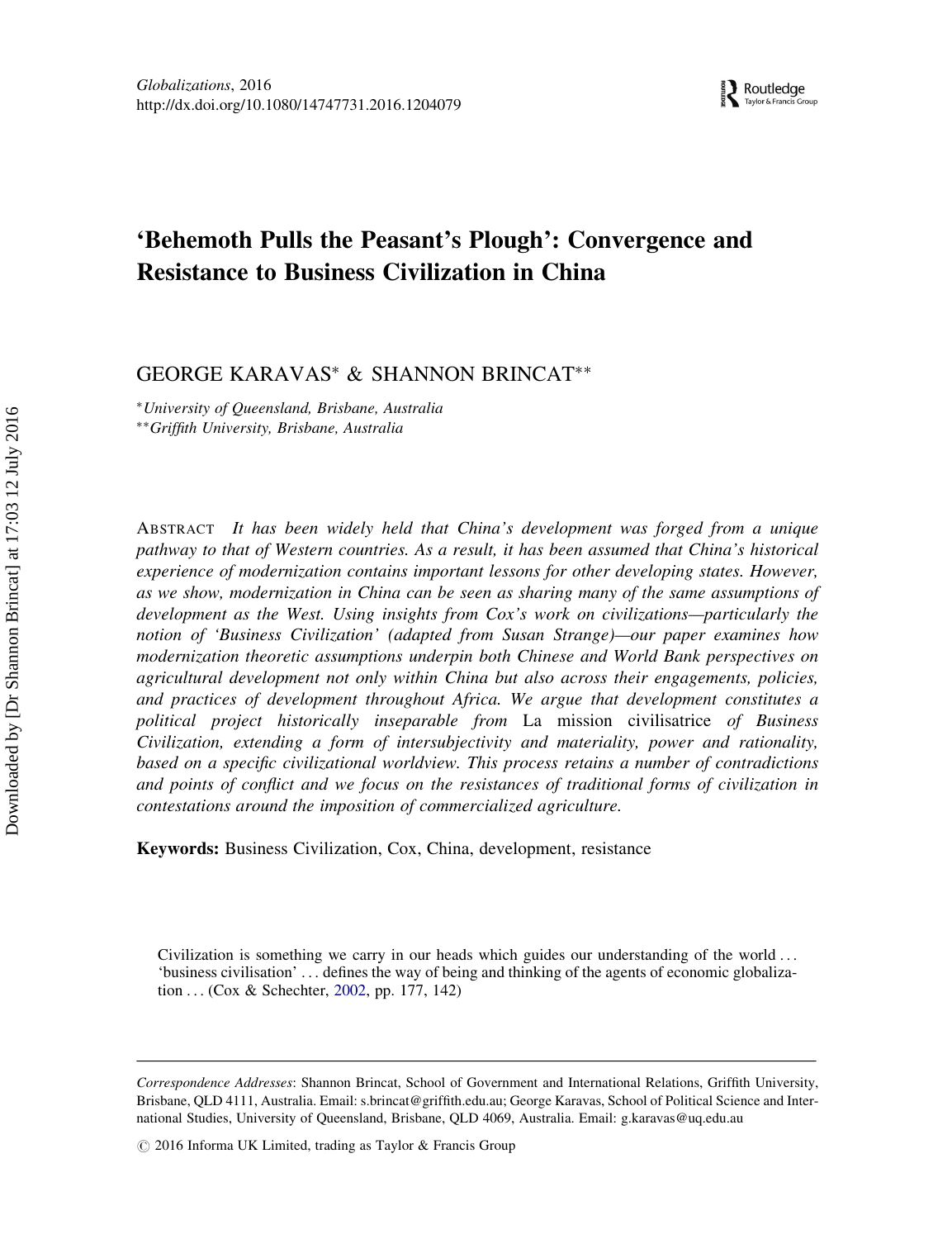#### <span id="page-2-0"></span>Introduction

China has become an increasingly large player in the context of global development. The recent opening of the Asian Infrastructure Investment Bank has fuelled suggestions that China is even attempting to rival the World Bank (Perlez, [2015](#page-16-0)), an institution with a long legacy of promoting development policy reflecting the interests of Western countries. China's provision of aid and other forms of assistance to African countries have attracted particular attention because unlike other major donors, China is not a member of the OECD Development Assistance Committee. Emphasizing the differences between Chinese and Western forms of engagement in Africa has often served as an analytical point of departure in efforts seeking to understand the impact of foreign actors and what it might indicate about future trends (Alden, [2007;](#page-14-0) Cheru & Obi, [2010](#page-15-0)). China's status as a 'developmental' and 'colonial' state are also grounds cementing this divergence from the West. In particular, China's development experience of agricultural modernization since the late 1970s—and its perceived role in reducing poverty and increasing standards of living following the turn to market-led approaches—is seen as having important lessons for other poor countries (Brautigam, [2015](#page-15-0); Li et al., [2012](#page-15-0); Ravallion, [2009](#page-16-0)). On this basis, some refer to 'the new politics of development cooperation' (Scoones, Amanor, Favareto, & Qi, [2016,](#page-16-0) p. 9) in relation to what they see as China's distinctive state-led interventionism in markets. In this narrative, differences between China and Western countries are at the heart of two contrasting development trajectories, with China potentially offering developing states greater knowledge, experience, and opportunities, than traditional donors along with more choice in future policymaking.

This narrative, however, constrains further analysis. That is, the extent to which China's unique experience as a developing country is assumed to distinguish it from the West serves to conceal the extent to which its approach to development shares many of the core modernization theoretic assumptions held by Western development and financial institutions. The fact that the World Bank champions China's unique experience of development and its potential for African agribusiness, as evidenced through initiatives such as the 'South-South Knowledge Exchange' (World Bank, [2012;](#page-16-0) see also World Bank, [2015\)](#page-16-0) and its World Development Report 2008 (WDR 2008) (World Bank, [2007\)](#page-16-0) should give us pause to consider more closely areas of convergence. Analysis has yet to examine how such strategies of modernization, both Western and Chinese, are premised on shared assumptions regarding sequential and linear patterns of growth, a teleology of development towards industrialization, and an ideal endpoint of modernization defined by market imperatives of profit and competitiveness. Some have begun to detect this appearance of a *convergence* between China and Western development actors, practices, and principles (Kragelund, [2015](#page-15-0)). Power, Mohan, and Tan-Mullins ([2012](#page-16-0)), for example, suggest that China's integration into the current world order may reflect forms of mimicry producing 'hybrid results that require us to think carefully about "non-Western" similarity/difference' (p. 14). In this article, we further this observation, arguing for a convergence toward what Cox, following Strange [\(1990](#page-16-0), pp. 238–273), named 'Business Civilisation': 'the way of being and thinking of the agents of economic globalization ... [and] the mental frameworks through which they interpret global economic and political events' (Cox & Schechter, [2002,](#page-15-0) p. 142). We focus on agriculture as a key area in which this convergence between Chinese and Western approaches to development can be readily identified in a number of shared civilizational assumptions: an emphasis on modernization as development toward industrialization, the replacement of subsistence agriculture by commercial agriculture, and the integration of smallholder farmers into global markets. Business Civilization is not, however, purely material: it is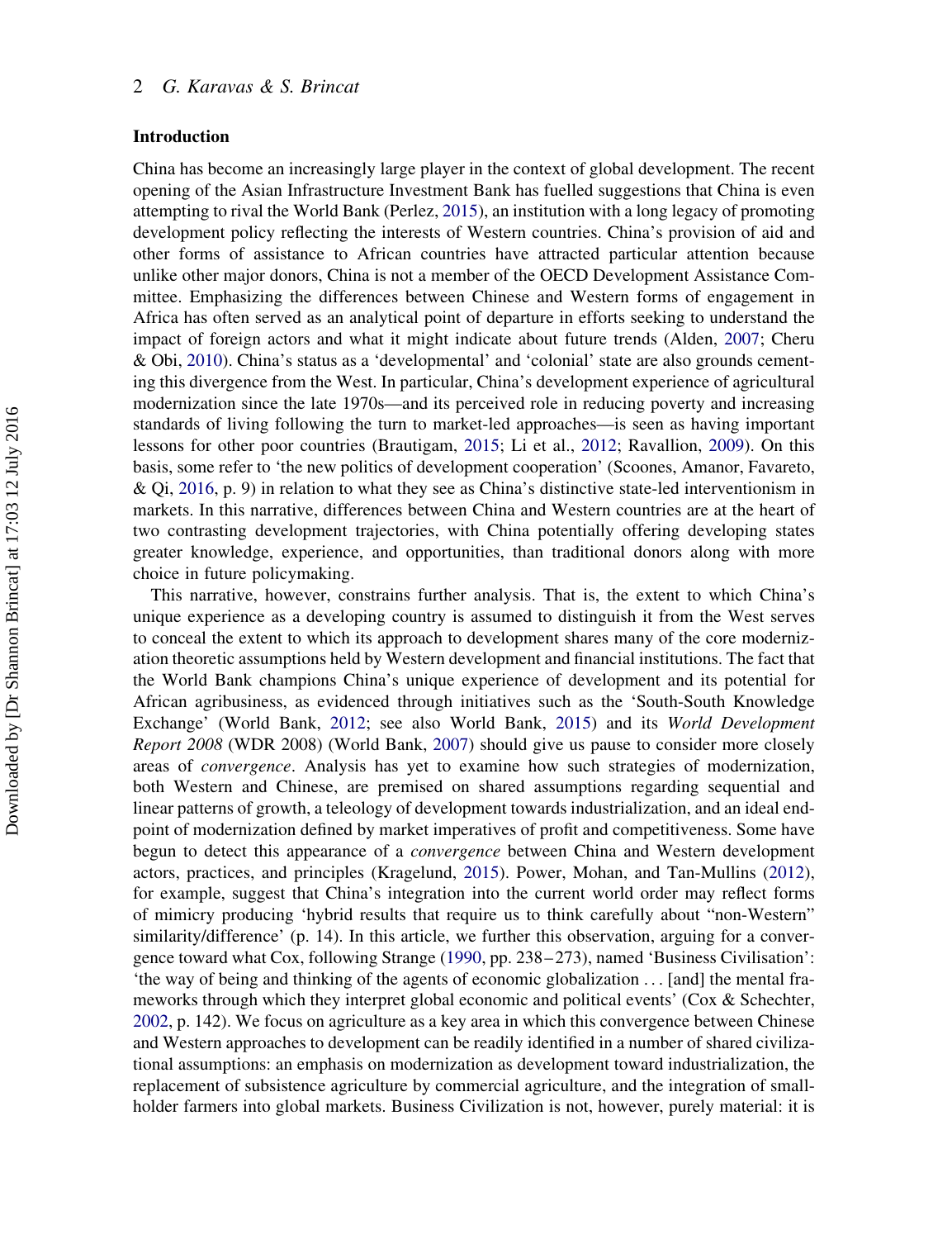<span id="page-3-0"></span>promulgated through a nest of shared intersubjective meanings, symbols, and principals. These include the everyday, normalized practices—the 'being and thinking' (Cox & Schechter, [2002](#page-15-0), p. 142) of Business Civilization—from the ideologies of consumption and individualism, to the curriculum of business schools, even common dress-codes. The convergence is also illustrated in the patterns of resistance by traditional civilizations forms against the imposition of Business Civilization.

Following Cox, we do not restrict the concept of civilization to geographical, cultural, or religious boundaries, however much this is the taken-for-granted view of civilizations. Such assumptions lead to parochial and anachronistic analysis, as if civilizations were bounded entities, closed, and non-developmental. As Cox posit in no uncertain language: to attempt to 'define the essence of a civilization reifies it in a non-historical way and reinforces exclusionary defensive tendencies' (Cox & Schechter, [2002](#page-15-0), p. 179). Instead, we take Cox's view of civilization—developed from Innis [\(1986](#page-15-0))—as the 'habits of thought' defining the reality of its participants. Under this conception, not only do multiple civilizations exist and overlap with each other, individuals may remain caught in the dilemma of 'dual civilizationship' of being in a traditional *and* modern civilization at the same time (Cox & Schechter, [2002,](#page-15-0) pp. 142, 167, 179– 180). Taking up Cox's method for examining civilizations (esp. Cox & Schechter, [2002,](#page-15-0) p. 154) our article is divided into three sections that engage with the material conditions and mental (intersubjective) institutional structures that delineate Business Civilization, and, examine the marginal or subordinate social forces from which resistance may emanate from. We begin by outlining Cox and Strange's conception of Business Civilization, its materiality and intersubjective basis under which people view their reality. Secondly, we explore how this civilizational narrative of development emerged historically in China through various processes of integration into world order and how this has created a shared civilizational notion of agricultural development. Through examples of Chinese and World Bank policy, we examine how this narrative of agricultural development has been exported through particular development mechanisms in African agriculture—demonstrating the civilizational convergence around a core beliefsystem and vision of development. Finally, we engage with the forms of resistance as revealed in traditional civilizational struggles to the imposition of Business Civilization.

#### Business Civilization: Consolidation and Convergence

In his later work, Cox came to focus heavily on the concept of civilizations (esp. Cox & Schechter, [2002;](#page-15-0) Cox, [2013](#page-15-0)). For him, there are several factors constitutive of civilization: forms of social economy (how people are organized to satisfy material needs), the dynamics of dominance and subordination, spiritual consciousness (including the relation to cosmos and nature), and notions of time and space (Cox & Schechter, [2002,](#page-15-0) pp. 165–166). These inform and coproduce identity, culture, and material processes, in the context of a wider framework of meaning. In this way, Cox sees civilization as 'a fit or correspondence between material conditions of existence and inter-subjective meanings' (Cox & Schechter, [2002](#page-15-0), p. 161). This should not be confused with civilizational identity that refers to the self-conscious affirmation of being in a civilization. Rather, civilization is the common-sense perceptions of a reality that are taken by a people, almost unconsciously, as 'universal and natural' (Cox & Schechter, [2002](#page-15-0), p. 163); the way 'large aggregates of people interpret the world, respond to it, and shape projects for acting in it' (Cox & Schechter, [2002](#page-15-0), p. 169). In language redolent of Innis, Cox defines civilizations as a development of mind—'the thought process' or 'habit of thought'—by which a people 'define their vision of reality' (Cox & Schechter, [2002](#page-15-0), p. 148). Different intersubjective meanings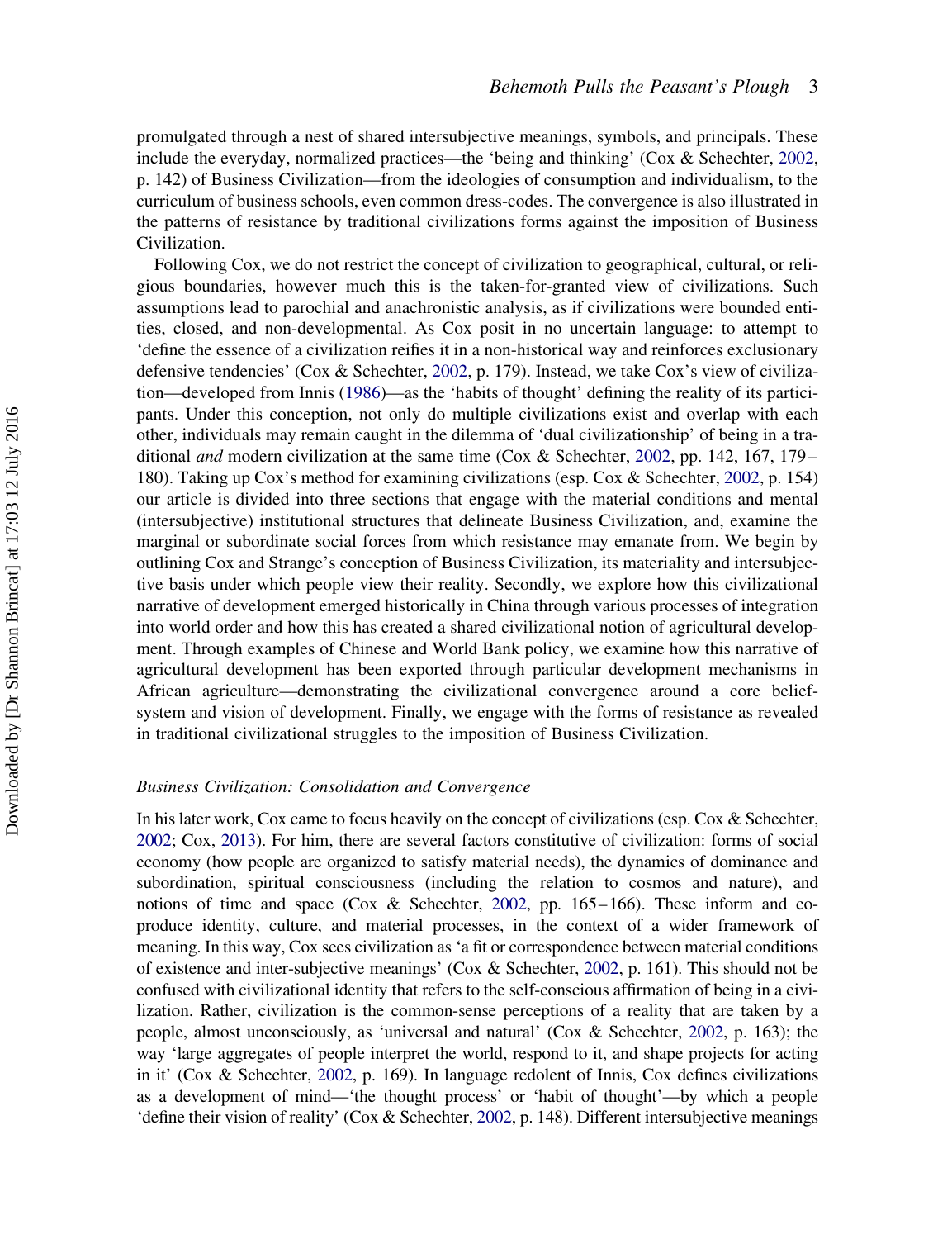<span id="page-4-0"></span>may correspond to the same material conditions—what is required is that these 'make sense' for those people to 'conceive their future and to concert their activities towards certain ends' (Cox & Schechter, [2002,](#page-15-0) pp. 161–162).

Intersubjectivity, then, forms a critical element in Cox's conception of civilization extending it much further than the typical view of civilizations as merely 'a feeling of belonging'. Rather, the intersubjectivity of civilization refers to a 'people's shared idea of reality' including both normative guides of action (what is 'right and proper in ordinary behaviour') and perceptions of objectivity (what 'really is') (Cox & Schechter, [2002,](#page-15-0) p. 176). This includes the shared consciousness and symbols by which meaningful communication is made possible in the civilization (including religion, myth, and culture) but also particular forms of knowledge related to epistemology, theories of history, and conceptions of space/time (see esp. [2002](#page-15-0), Ch. 10). What is common-sensical differs, of course, in time and space and is shaped by collective responses to material conditions (Cox & Schechter, [2002,](#page-15-0) p. 176). Each civilization, therefore, has their own form of intersubjectivity that provides access to forms of knowledge that view the world differently. It follows that as no civilization's vision or knowledge can be considered universal, they are engaged in interactions with each other in which there are no shared meanings, symbols of reality, or theory of historical change. The epistemological challenge of being able to 'enter' the intersubjective meanings of other civilizations is then a crucial precondition for peaceful coexistence (Cox & Schechter, [2002,](#page-15-0) pp. 155–156, 163). It also means that citizens of 'dual civilizations' may struggle to reconcile opposed duties between rival civilizations.

Cox's emphasis on intersubjectivity also leads to a broader definition of civilizations not bounded by territory, culture, or religion. Under accelerating processes of globalization, relationships between politics and place have altered along with ways in which space is re-ima-gined (Agnew & Corbridge, [1995,](#page-14-0) p. 6). In the same way, Cox insists civilizations are not 'fixed or bounded', they are not pre-given religious or cultural entities (like Islam or 'The West'), they have no 'fixed essence or spirit', and they do not 'remain static'. Instead, they are 'processes or tendencies' through which peoples run their lives: 'a product of collective human action, an amalgam of social forces and ideas that has achieved a certain coherence, but [are] continually changing and developing in response to changes both from within and from without' (Cox & Schechter, [2002,](#page-15-0) pp. 143, 162, 183). This conception has clear analytic advantages over reductive tendencies in mainstream approaches to civilizations that lead, at best, to fixed notions of civilizational identity frozen in time and place or, at worst, the inevitability of Huntington's 'clash of civilizations' between utterly closed cultural formations. Such conceptions cannot countenance the plurality of civilizations nor their 'mutual borrowings' from each other overtime (Braudel, [1994](#page-15-0), p. 8; Cox & Schechter, [2002,](#page-15-0) p. 153).

The deliberate 'elasticity' in Cox's conception of civilization (Cox & Schechter, [2002](#page-15-0), p. 158) has the benefit of emphasizing civilization as a 'community of thought', loosening them from geographic and statist boundaries. In this context, Cox affirms Susan Strange's account of a 'non-territorial "business civilisation"' as 'the way of being and thinking of the agents of economic globalization' (Cox & Schechter, [2002](#page-15-0), pp. 142, 165). Cox sees Business Civilization as 'clearly pre-eminent' in world order, a 'vehicle for economic globalization', having its ideology expounded in business schools, media, and political rhetoric, and informally structured though a 'nébuleuse' of international bodies like the WTO, IMF, Bank for International Settlements, World Bank, OECD, and World Economic Forums. Though it originated as an offshoot of Euro-American civilization and has been rooted mainly in the geography of the US, it now 'cuts across' existing historical civilizations—arguably even colonizing American civilization in which New Deal or Golden Era liberalism are now almost unthinkable against 'the habit of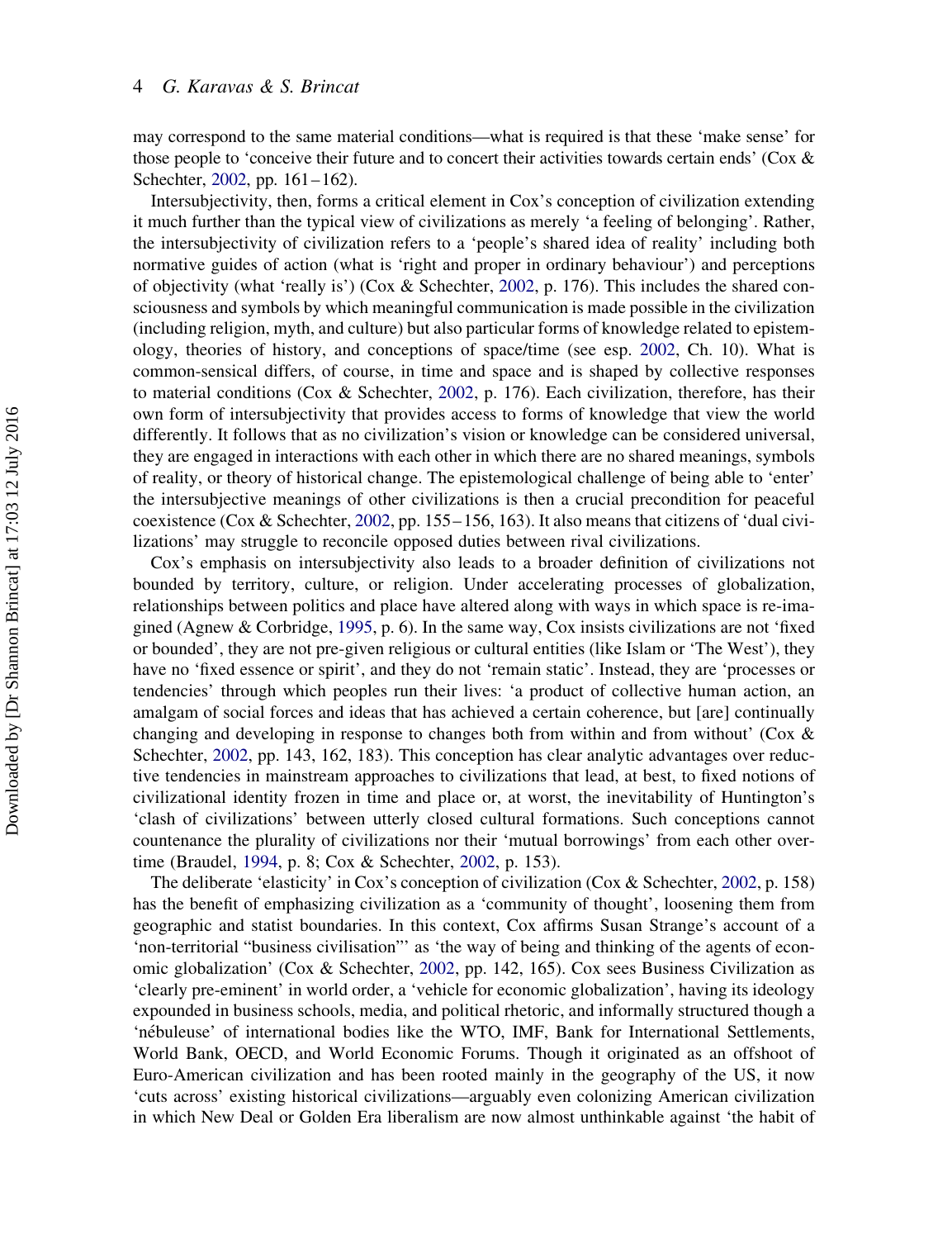thought' of market imperatives. Its key assumptions of individualism and competitiveness serve to epistemologically restrict conceptions of society, indeed, any bonds of solidity. Yet, for Cox, Business Civilization is still merely an ideal type, a 'projection into the future of some powerful tendencies in the present' (Cox & Schechter, [2002,](#page-15-0) p. 180). It does not constitute a form of global governance because it retains a 'weak centre' with an accepted number of 'common principles' in a fragmented world of 'different social practices and goals' (Cox & Schechter, [2002,](#page-15-0) pp. 180, 185).

The foundations of this idea came from Susan Strange who called it 'The International Business Civilisation' ([1990,](#page-16-0) p. 260) and, like Cox, described it as being worldwide but not universal. She held a similarly elastic conception of civilization as Cox, in which they could combine territory, belief-systems, and formal structures, but also be non-territorial, cives (i.e. rights and duties), and exist informally. Whilst she traces the geographic core of Business Civilization in the nineteenth century to Britain, with a core in the 1990s located in New York, its authority was already then being diffused amongst non-state authorities, markets, bankers, scientists, corporate executives, transport, insurance, media, and entertainment. This process has only accelerated and expanded since the 1990s. For Strange, the central concerns of Business Civilization are to secure the authority of property rights, scientific objectivity, and finance markets. Its economic values are of efficiency and profit, with social values of competition and opportunity [\(1990,](#page-16-0) p. 265). Underpinning this civilizational expansion is the movement of power from the state to the market under which even the international institutions tasked with global management (such as the IMF and World Bank) are handicapped ([1990,](#page-16-0) pp. 267–268, 271). A key part in this process is Mushakoji's idea of 'occultation', how dominated elites become displaced and absorbed in the new civilization (Cox & Schechter, [2002,](#page-15-0) p. 167). Cox and Strange describe how 'elites' of subordinated peoples may imitate the new civilization and how the 'people' may remain resistant throughout this process (Strange, [1990,](#page-16-0) pp. 261–265). This results in a hierarchy of agency at the core of Business Civilization in which its elites—the executives and managers—possess agential gravitas against which other marginal groups, whether class-based (such as the peasantry or industrial workers) or culture-based (such as traditionalists and non-commodified social forms), are rendered fixed, passive, almost relics. It is they to whom modernization is *applied* rather than in which they act as co-participants.

So what then constitutes the unconscious, shared idea of reality in Business Civilizations, both normatively and ontologically? The most powerful elements of Business civilization are how it promotes people to 'concert their activities towards certain ends': namely, competitiveness, profit, individualism, and consumption (Cox & Schechter, [2002](#page-15-0), pp. 142, 162). Whilst it may seem, therefore, to overlap with Cox's conceptualization of globalization, it is neither synonomous or reducible to this. Globalization typically refers to the compression of space through communication, network society, and finance capital—that is, solely to material processes rather than the intersubjective dimensions mutually implicated in Cox's conception of civilization. Far more than just globalization, Business Civilization acts as a 'development of mind' through norms of behaviour (individualism and formal equality) but also objective assumptions of profit maximization and competitiveness: the universalization and naturalization of the market. It even holds a distinct notion of historical change that Cox calls 'the myth of the "end of history"' that helps Business Civilization to 'coast' its way against traditional forms of opposition and civilizations (Cox & Schechter, [2002,](#page-15-0) p. 154). Cox observes nationality and class being submerged, and traditional civilizations subordinated, though not eliminated, in this process. This conception has some overlap with McMichael's description of how the market has come to dominate notions of development through the 'progressive naturalization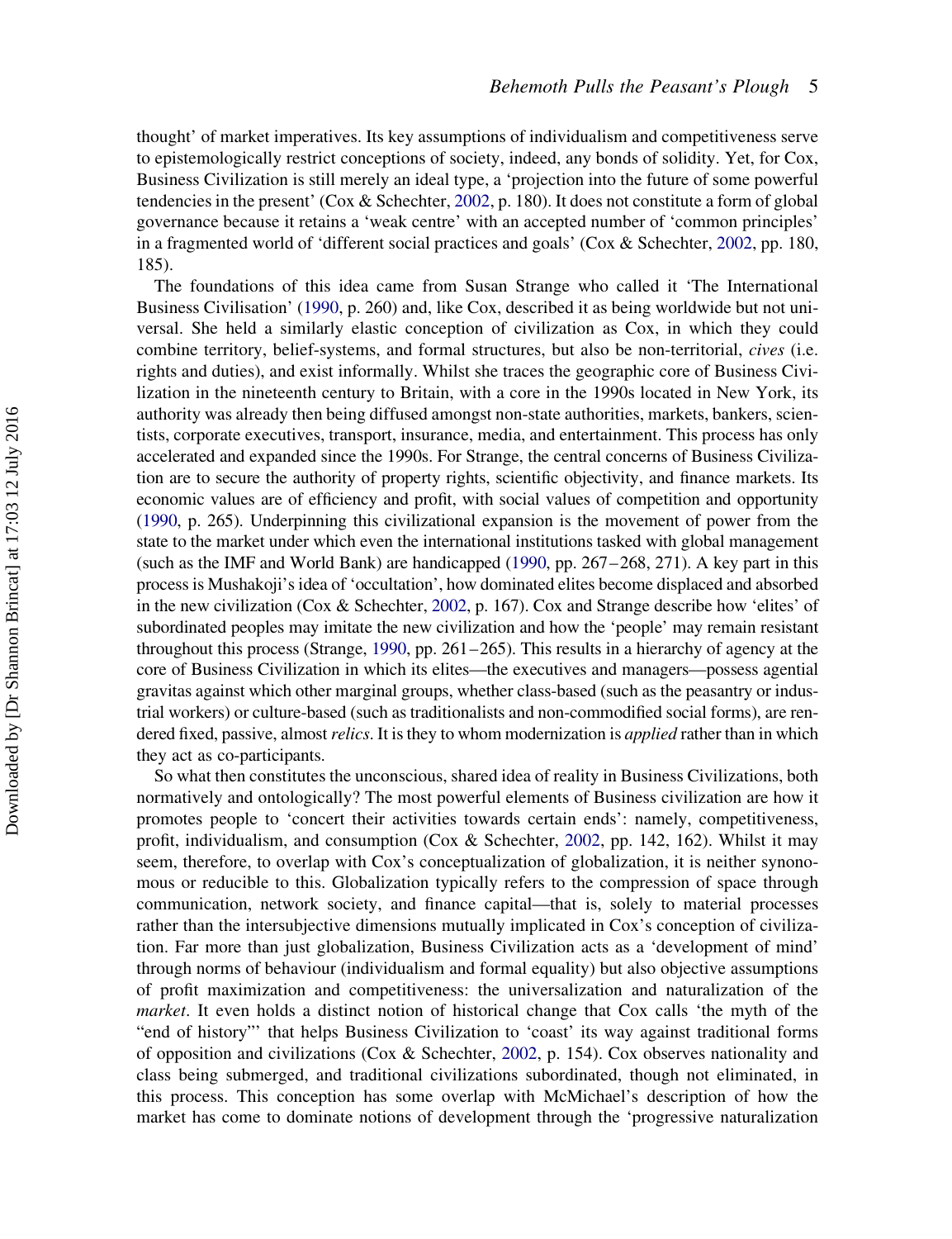<span id="page-6-0"></span>of its epistemological foundations' (Da Costa & McMichael, [2007](#page-15-0), p. 590) to become 'not just a goal' but 'a method of rule' (McMichael, [2017](#page-15-0), p. 50). Business Civilization operates through material cultures under which the very notion of development becomes 'anchored' in the 'being and thinking' of its subjects and understood as the material conditions and intersubjective naturalization of the market. This civilizing impulse has meant the expansion of Business Civilization across international development. A key example is how major International Financial Institutions require participants to the norms of economic liberalization—such as the conditions made on China's 2001 ascension to the World Trade Organization—thereby acting as institutions 'setting and enforcing international standards of civilization' (Bowden, [2006](#page-15-0), p. 30). Under the assumed common-sense principles of market society, Business Civilization appears as 'homogenizing economic and cultural practices' despite corresponding forms of resistance to this imposition by marginalized and subordinate groups (Cox & Schechter, [2002,](#page-15-0) p. 157). The level of penetration of Business Civilization within a traditional civilization, however, can only be as deep as the consciousness of the 'universal and natural' order of market society itself—a determination that is therefore case-specific within each state or locale.

# Convergence to Business Civilization: China and the World Bank on Agricultural Development

Developing the idea of 'pseudomorphology' from Spengler ([1939,](#page-16-0) II: p. 189), Cox describes how the 'impetus' of a civilization can penetrate another, leading to partial transformation in which the persisting structures of the former civilization serve to constrain the latter (Cox & Schechter, [2002](#page-15-0), p. 168). As such, there is no form of Business Civilization that is not enmeshed with other civilizational rivals—no 'uniform global capitalism' as Cox consistently reminds us—and he views the rise of China as a prime example of this type of 'morphing' of capitalism within a different civilizational tradition (Cox & Schechter, [2002,](#page-15-0) p. 146). So it is important to note that there is no claim to the erasure of Chinese civilization under the dominance of Business Civilization. Rather, the expansion of Business Civilization is in relation and contestation (sic. 'dialectical contradictions') with this traditional civilizational form, leading to a combination of development and modernity with 'Chinese Characteristics'. Here, taking a civilizational approach to help understand how modernization unfolded in China can help avoid the reductive tendency to conflate its assumed difference/separation from the West but also the tendency to over-emphasize specific periods of development in isolation from others. At the same time, it allows us to draw upon aspects of this civilizational convergence through a specific example: the principles and policies related to agricultural development shared by Chinese development practices and one of the leading institutions of Business Civilization, the World Bank.

China's development, the fraught process of struggle between competing visions on the role of tradition and the perceived need to embrace modernity, did not occur in isolation from the West. British civilizing missions in the East—the early core of Strange's Business Civilization, we must recall—were crucial in China's traumatic encounter with the expanding European international order (Suzuki, [2011](#page-16-0), p. 275). Its experiences of unequal relations, typified in the treaty port system and its clear infraction of the formal principles of international society, not only saw China recognizing itself as a member of the international legal and political system that excluded it but that modernization was essential for strengthening the state and resisting foreign rule, that is, for China to secure its sovereignty (see Gong, [1984](#page-15-0), pp. 140–147). The pursuit of modernization was predicated on this encounter between China and the West, hitching development to the creation of a strong national body in which the very 'thinking' of development was 'as a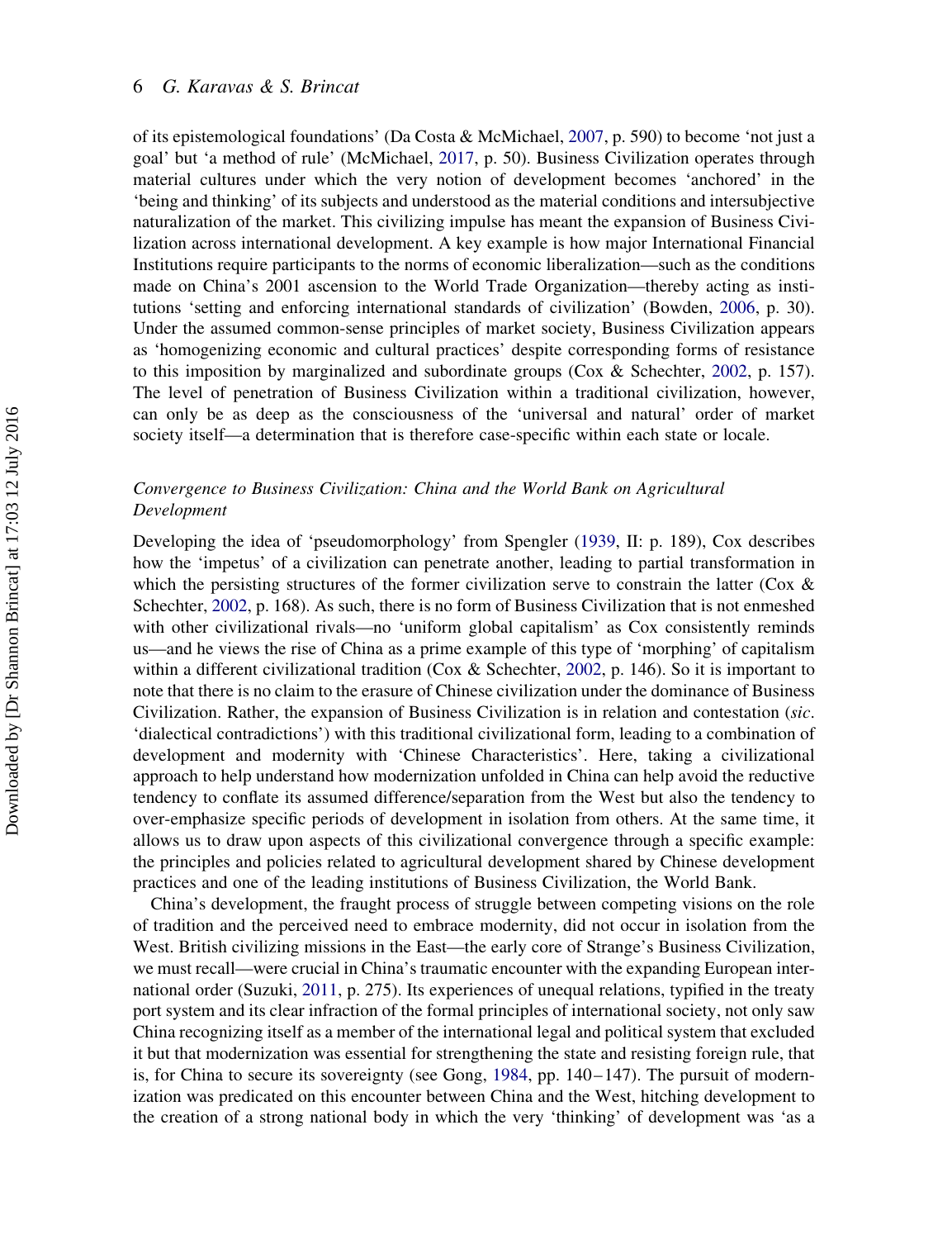<span id="page-7-0"></span>purpose-oriented, evolutionary and limited idea', a conception that persists to this day in Chinese developmental practices at home and what it promotes abroad (Barabantseva, [2012,](#page-14-0) p. 64). Underpinning this was a worldview of universal progress under a teleological, linear conception of development. Here, agricultural modernization was largely understood in relation to how it had underpinned industrialization in Europe: a transition from subsistence farming to industrialized agriculture through the greater use of technology, mechanization for the purposes of increasing production, whilst integrating peasants and smallholder farmers into markets.

Power et al. [\(2012](#page-16-0), p. 13) have shown the convergence in the development narratives of China and the West that emerged through China's first encounters with European imperialism, and how they have remained a fundamental part of state-making/nation-building throughout the twentieth century. This historical experience serves not only as the context for the socialist vision of development in the first few decades of the People's Republic of China (PRC) (Wang, [1998,](#page-16-0) pp. 13– 15) but also of the period during and after liberalization. For Mao, the 'uneven development' of China was considered the primary external and internal contradiction facing China, threatening it with imperialism [\(1975](#page-16-0), pp. 162–163, 169, 263). Hence, Mao called not only for the removal of those classes hindering development but for the 'urgency' in experimental farms, agricultural research, and exhibitions, to 'stimulate the development of agriculture' ([1975,](#page-16-0) pp. 13, 143). So even though modernization under Mao may have proceeded outside the capitalist world market, its premise was rooted in the same progressive teleology of development and the need to catchup to Western industrialized countries. Indeed, the two great, rival ideologies shared this goal of industrial development under an over-arching civilizational framework. It would also make the revolution highly susceptible to the normative impetus of Business Civilization.

Whilst the specificities of pursuing socialist development in China contributed to the particular shape of central planning and the social contract between workers and the state, for Cox, the segmentation of labour under 'Real Socialism' kept the production process rooted in class-based politics similar to that of the capitalist market (Cox, [1991,](#page-15-0) p. 187). Upon visiting China in 1984, Cox witnessed a profound transition in the structure of society as socialist ethics was taken over by market rationality, a key intersubjective component of Business Civilization (Cox, [2013](#page-15-0), p. 291). Similar observations were also made by Strange who saw how China 'opened' in the 1980s as a victory 'for the forces of the market'—a process in which China was 'join[ed] up with the business civilization' (Strange, [1990,](#page-16-0) p. 261). The concept of 'development' that emerged through China's historical experiences was thus central to this dramatic period of reform: it allowed the Chinese state to be able to jettison aspects of socialist doctrine whilst encouraging the market as an acceptable means through which to continue the pursuit of modernization and state-making. Viewed in this light, Deng Xiaoping's reforms could allow the market to reconfigure social relations domestically without challenging the legitimacy of the state or the civilizational framework. This logic is detectable today in the restructuring of agriculture that is made under the proviso that through such development rural populations will 'finally get their tickets to prosperity' (Zhang, Oya, & Ye, [2015](#page-16-0), p. 303).

So for smallholders, whilst this process of rural restructuring has shifted from (socialist) cooperatives to (capitalist) markets, the motif has remained one of transformation from 'backward' into 'modern', from 'inefficient' to 'productive'. The promise of increasing productivity aided the emergence of a national discourse that framed all things rural as 'backward, unreformed and problematic' and in need of change (Zhang et al., [2015,](#page-16-0) pp. 301–303). A key shift in government policy has been towards de-peasantization through capital-intensive forms of agriculture and the active discouragement of small-scale farming (Yan & Chen, [2015,](#page-16-0) p. 367). Several initiatives in the 18th CPC National Congress Scientific Outlook of Development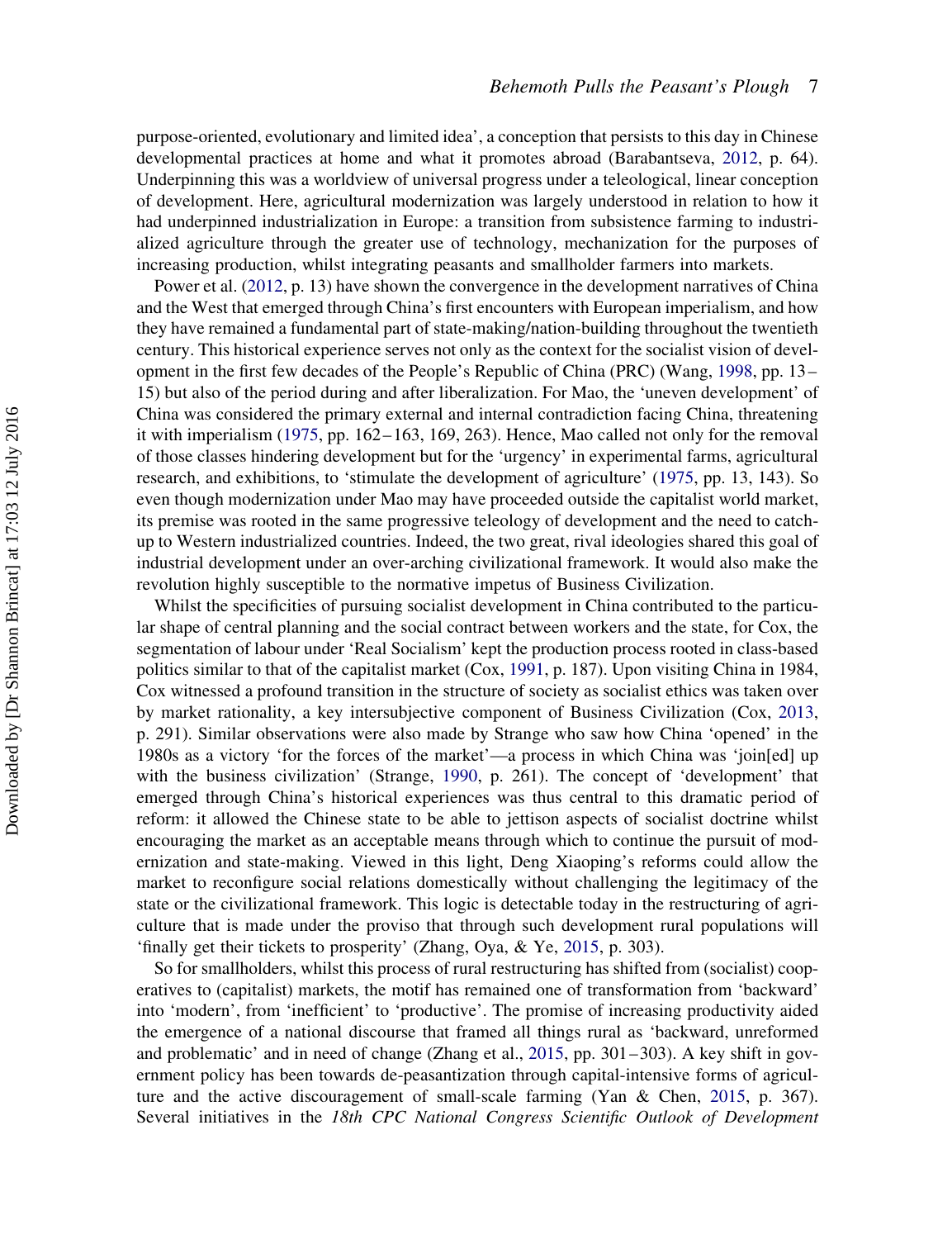<span id="page-8-0"></span>(SOD) revealed the intention to 'speed up the development of modern agriculture' (Hu Jintao quoted in Xinhua News, [2012\)](#page-16-0). The SOD is particularly instructive for understanding the depth of penetration of Business Civilization. This report was to correct the developmental logic of 'develop for development's sake' in favour of a people-centred and sustainable vision as a transitional stage between capitalism and communism. Yet, it retained the notion of the necessity of development for 'exploration, accumulation, self-improvement and selfdevelopment' (Chen & Luo, [2009](#page-15-0), pp. 60–65)—the very precepts of the intersubjectivity (normative and objective, or 'being and thinking') of Business Civilization. These ideas are central to the professed 'scientific view' of the annual China Modernization Report (Research Group for China Modernization Strategies, [2007](#page-16-0)), which provides a timeline of civilizational development on this basis: 'primitive' communities found upstream are those that engage in practices of agriculture thousands of years old, whilst those downstream are 'advanced', having embraced industrialization and modernization (Barabantseva, [2009,](#page-14-0) p. 72). The process of 'capital going to the countryside' has meant scaling-up production through the restructuring of 'specialised big households' and large agribusiness, 'dragon-head enterprises' (Yan & Chen, [2015,](#page-16-0) p. 371).

As described by Nyíri ([2006\)](#page-16-0), Chinese development actors carry with them a worldview framed in terms of progress and stability through a strong state—in other words, elements that combine Business Civilization with the unique historical experience of China and the perceived necessity of securing sovereignty through economic development. These norms and objectivities do not only operate internally but are now actively exported in China's development projects throughout Africa. China's African Policy (2006) (CAP) enshrines the principles of China's engagement with African countries along these civilizational terms, emphasizing development through the types of market reforms China has followed since the late 1970s (MOFA, [2006\)](#page-15-0). This policy is pursued through a diplomatic apparatus, the Forum on China-Africa Cooperation, whose significant results already include unprecedented growth in trade, major contracts for infrastructure projects, and the substantial reduction in debts of many African governments. It presents development as a universal and progressive political project: 'promoting development', it claims, is a 'common desire of all peoples' and an 'irresistible historical trend' (MOFA, [2006,](#page-15-0) p. 1). The status of China and Africa as 'developing' are upheld as definitive categories by which their relations are secured on a shared basis for cooperation (MOFA, [2006](#page-15-0), p. 1). Similarly, the White Paper (2013) China –Africa Trade and Economic Cooperation 2013 (State Council PRC, [2013\)](#page-16-0), frames China–Africa relations in terms of their shared status as 'developing' countries and as following a 'common path' to catch-up with developed states, in which agriculture is deemed 'crucial' for stable development and poverty reduction (p. 1). The CAP, for example, takes the view of what it terms 'long history' in which African struggles from colonial rule are said to have made possible the 'progress of civilization' by unleashing a 'huge potential for development' (MOFA, [2006,](#page-15-0) p. 2). What constitutes 'Africa' in the CAP is therefore quite narrowly conceived, its diversity and multiple histories folded into a homogenizing vision that equates the outcomes of all these struggles as a mere desire for development. In this sense, the document tends to equate all struggles as purposed toward the establishment of market civilization. The connection with the 'end of history' myth of Business Civilization is here self-evident.

Alongside these broad principles in convergence with Business Civilization, each document also contains a raft of policies related to agriculture. The CAP is particularly instructive with its focus on industrialization to increase productivity, and commercialization, to promote economic growth. Echoing the words of Mao almost 60 years earlier regarding the need for developing countries intent on catching up to the developed world, the policy focuses agricultural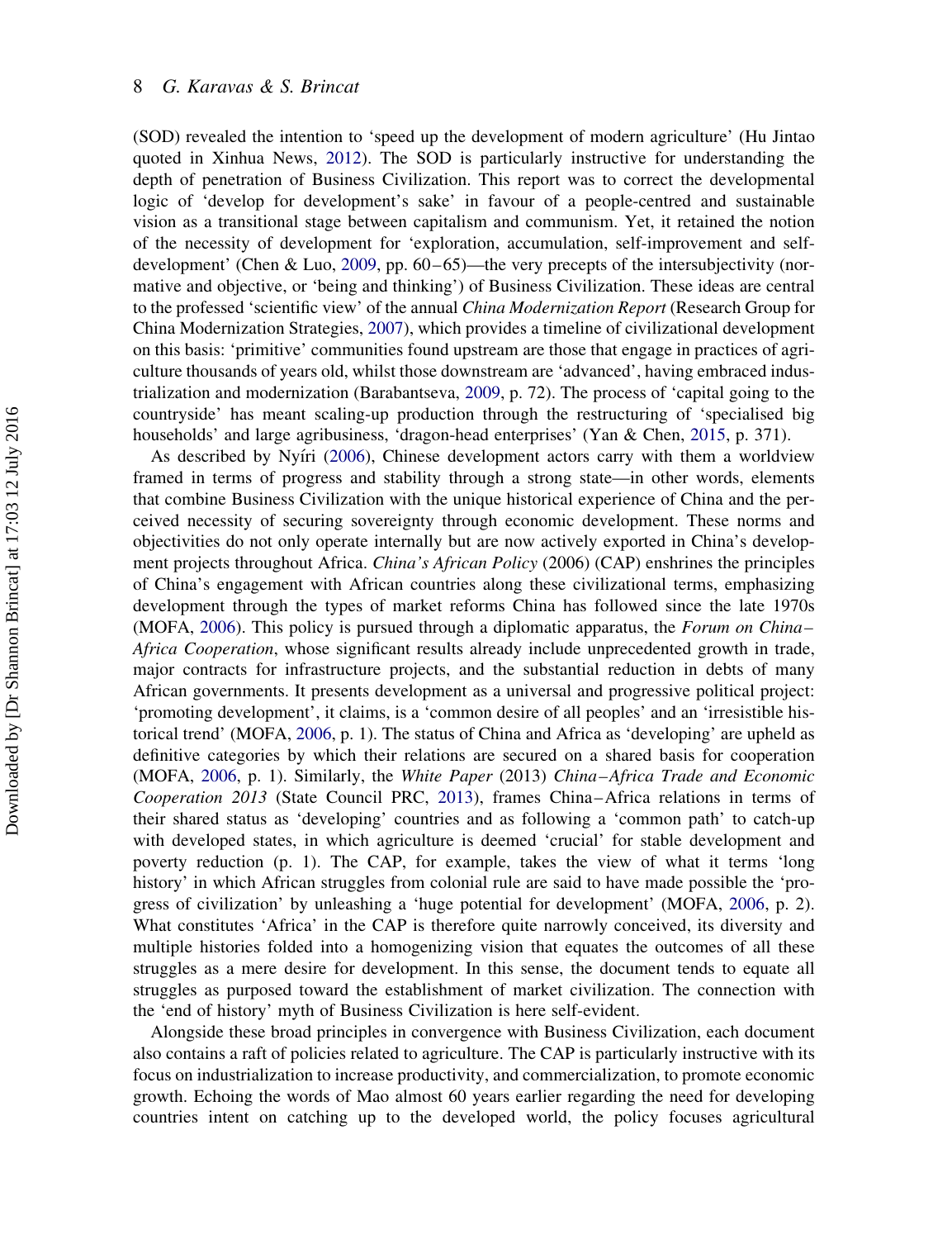<span id="page-9-0"></span>technology, training courses, and experimental/demonstrative agricultural projects (MOFA, [2006,](#page-15-0) p. 3). It also clearly recalls China's fear of the potential loss of sovereignty and threat of imperialism because of economic insecurity brought about by under-development (MOFA, [2006,](#page-15-0) p. 1). The two key development initiatives in the CAP center on the establishment of Special Economic Zone's and export of green revolution technologies (GRT). Both of these strategies had long histories in the development of China, the former as direct support of the Chinese state for market-driven strategies, the latter, the catalyst for rapid growth in food production from the 1960s. Some see them as a 'Grand Plan for Africa', a move to 'enclavization' based on China's experience of European imperialism through the treaty system (Davies, [2008](#page-15-0), p. 136). Others suggest this reflects an attempt to export China's own development experience directly to Africa though with the potential to disrupt existing social arrangements which mostly impacts upon the traditional roles of women in relation to food production and accessibility to land tenure (Brautigam, [1992;](#page-15-0) Brautigam & Tang, [2009,](#page-15-0) p. 699).

The Forum on China–Africa Cooperation Johannesburg Action Plan 2016–2018 (FOCAC-JAP) demonstrates further the entrenchment of the core ideas of Business Civilization in strengthening agricultural cooperation by prioritizing food security and economic growth through 'agrotechnology demonstration centers' (ATDCs) (MOFA, [2015a\)](#page-15-0). The 23 ATDCs now located throughout African countries act to promote high yield agriculture (i.e. breeding, the production of seeds, and plant protection) and as training/vocational centres to provide Chinese agricultural technology and experience to African farmers (MOFA, [2015a](#page-15-0), pp. 2–3). The importance placed on agro-technology runs across Chinese policies and practices featuring in the White Paper [\(2013](#page-16-0)) that documents a number of successful China–Africa ventures in agriculture (State Council PRC, [2013,](#page-16-0) p. 6) and the China–Africa Science and Technology Partnership Plan that announced the goal of improving capacities in African countries through the transfer of Chinese technology including joint laboratories/research centres and agriculture science demonstration parks (DICMST PRC, [2010](#page-15-0), p. 3; MOFA, [2015a,](#page-15-0) pp. 6–8). Technology and industrial inputs are directed to increasing productivity in order to sell in markets, thereby strategically combining aid with commercial initiatives (Brautigam, [2009,](#page-15-0) p. 248). ATDCs offer a complementary platform for Chinese investment in areas where they are competitive (agricultural technology and seed cultivation) (Brautigam, [2009](#page-15-0), p. 247), reflecting the FOCAC-JAP policy of creating 'an enabling environment for Chinese enterprises to invest and trade in agriculture in Africa' (MOFA, [2015a](#page-15-0), p. 3). Of course, this has led many to question the extent to which these initiatives maintain a balance between their commercial and foreign aid objectives (Xu, Li, Qi, Tang, & Mukwereza, [2016](#page-16-0), p. 7). Arguably, what is more significant is how Chinese companies have emerged as conduits of Business Civilization justifying their role in the promotion of business interests as coeval with development goals throughout a number of African states.

The Programme for China–Africa Cooperation in Economic and Social Development (PCACESD) furthers this concern to 'enhance' the 'capabilities' of China and African states to 'participate in globalization' and catch-up to industrialized countries (MOFA, [2009,](#page-15-0) p. 1). Whilst this document openly admits to concerns with the inequality of the existing world economy, these are made without deviating from how development is defined through the existing political and economic architecture of Business Civilization. In fact, the PCACESD explicitly serves to reinforce them:

The Ministers stress the need to harmonize their trade policies and to participate actively in trade negotiation, including within the framework of the WTO, in order to ensure that the multilateral trading system contributes to enhanced competitiveness, economic growth and sustainable development of their countries. (MOFA, [2009,](#page-15-0) p. 2)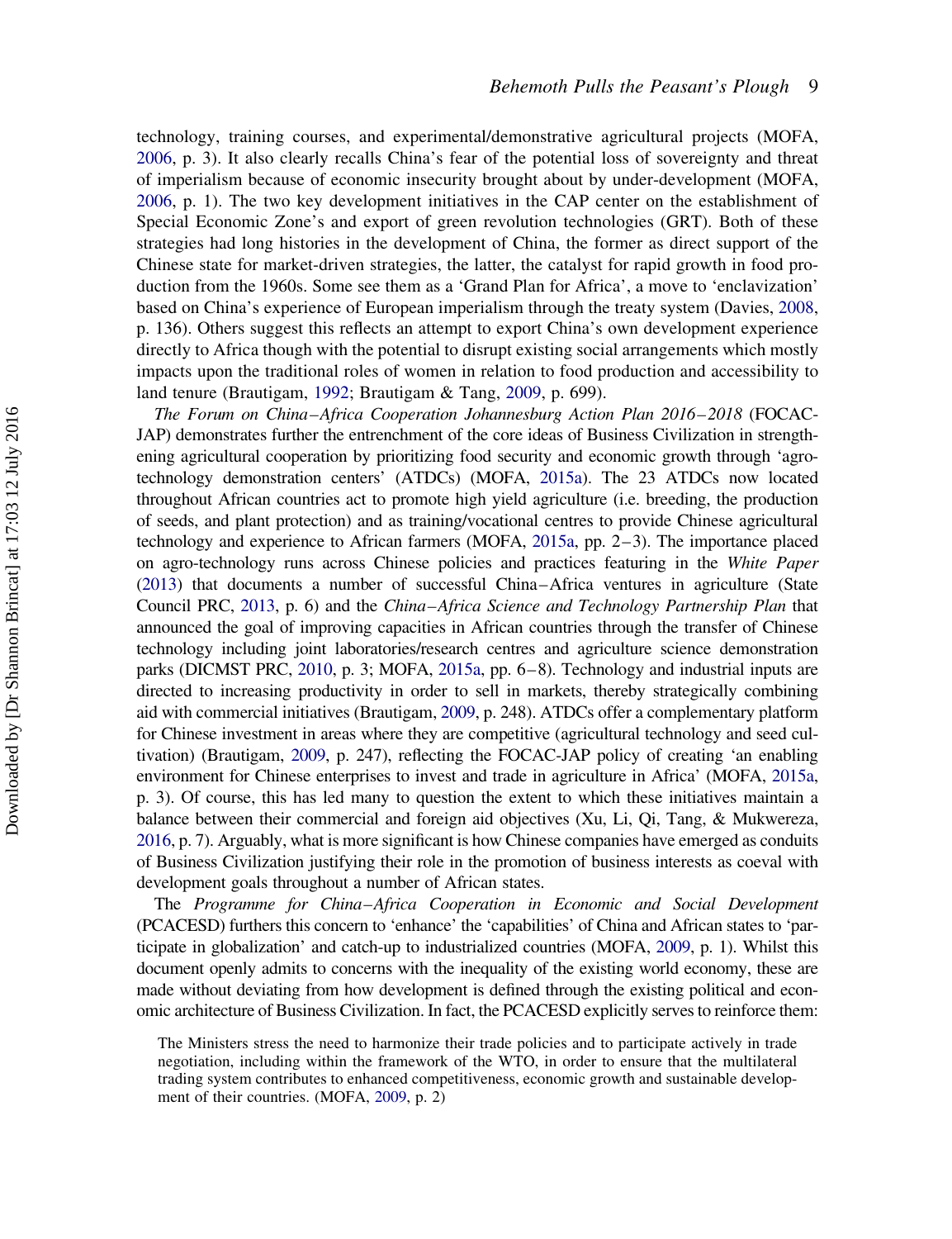<span id="page-10-0"></span>A more recent and detailed vision of the pursuit of development within the existing architecture of Business Civilization emerged in the Declaration of the Johannesburg Summit of the Forum on China –Africa Cooperation (2015) (MOFA, [2015b\)](#page-15-0). This declaration included: opposing trade protectionism; applying WTO rules to help develop a 'open world economy'; reaching the Sustainable Development Goals (SDGs), and; honouring commitments to the G17 goals (MOFA, [2015b](#page-15-0), p. 2). The policy defines development in the very terms of dominant international institutions, establishing 'an equivalence' between this specific China–Africa partnership and an open, multilateral commercial, and financial system that embodies Business Civilization (Amin, [2006](#page-14-0), p. 4).

The development policies and principles underpinning Chinese policy on agricultural development are shared with the World Bank. Indeed, the claims that China is rivalling the World Bank in terms of market capture merely serves to reinforce this convergence. The World Bank maintains a commitment to overcoming subsistence and small-scale agriculture based on perceived inefficiencies in comparison to the productive capacity of large-scale commercial farming. The World Development Report 2008 is the flagship policy document outlining its vision for agricultural development by integrating smallholders into markets, not merely as a poverty reduction strategy, but toward the goal of sustainable development and economic growth (World Bank, [2007,](#page-16-0) p. 8). It seeks to promote private investment in agriculture by encouraging agribusiness which is seen as a key area in which the World Bank can positively influence development in African countries. Importantly, the World Bank calls for pursuing more functional land tenure arrangements in Africa for the easier integration of agribusiness. As we have seen, China's policies on agricultural development in Africa share the same assumptions. Here, the integration of smallholders into global markets has followed the reform in China's rural economy since liberalization, introducing the market after de-collectivization, and changing land tenure property rights to create individual incentives (Ravallion, [2009](#page-16-0), p. 307). Indeed, the World Bank claims that 'China's rapid growth in agriculture' was attributable 'to the household responsibility system, the liberalization of markets, and rapid technological change' (World Bank, [2007,](#page-16-0) p. 26).

In its reconstruction of the role of agriculture in development, the World Bank establishes three pathways out of poverty: through agricultural entrepreneurship, the rural labour market, and the rural nonfarm economy. It is unsurprising that agricultural development is conceived primarily as a market-led process (World Bank, [2007](#page-16-0), p. 10). The report highlights the growth of input markets, such as those around seed and fertilizer markets, as ways to increase agricultural productivity (World Bank, [2007,](#page-16-0) p. 150). Yet, what is surprising is how smallholders are seen to play a vital role in the reconstruction of agriculture through commercialization when led by 'private entrepreneurs' in extensive value chains that link 'producers to consumers' (World Bank, [2007,](#page-16-0) p. 8). Their potential to increase agricultural productivity and make an important contribution to economic growth is because they are made to be the link between market, the state, and agribusiness (on this process see [2007,](#page-16-0) p. 8). This not only furthers the push to commercialized agriculture but does so in a way that transforms local forms of community and social reproduction towards market imperatives. The Agriculture Action Plan 2013–2015 (AAP 2013–2015) (World Bank, [2013](#page-16-0)) remains largely consistent with the WDR 2008 promoting economic growth through agriculture and in which smallholders, once again, play the key 'linkage' role 'connecting farmers to local, urban, regional and global markets' [\(2013](#page-16-0), p. 34). Investment plays a major role in driving this initiative in the AAP 2013–2015. In this plan, the World Bank promotes investment aimed at formalizing specific land tenure frameworks. Though justified as protective measures, they are aimed at ensuring that land be used more 'productively' so that smallholders are not restricted in their pursuit of the purpose of commercialization.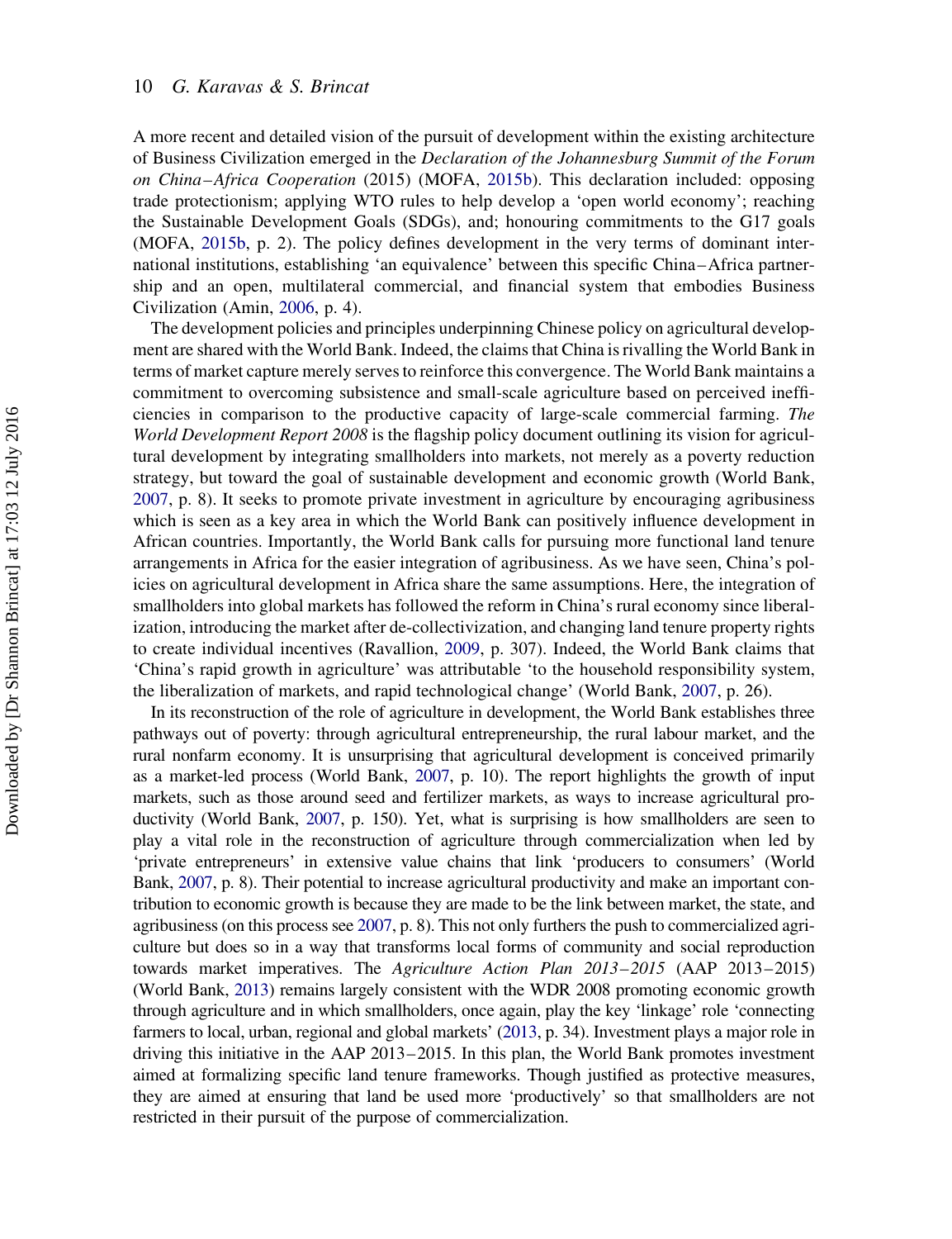Other examples could be made not only in terms of agriculture but across economic fields and investment areas—though this would be beyond the bounds of this article. Regardless, the point is demonstrated: the way development actors in China and the World Bank conceive their future and concert their activities (Cox & Schechter, [2002](#page-15-0), pp.  $161 - 162$ ) of agricultural development—from land tenure and smallholders, to technology or even food security—purposed towards the specific ends of increasing productivity, economic growth, and profitability in which universal progress and the efficiency of markets are naturalized through Business Civilization.

#### Resistance to Business Civilization

So far we have seen the convergence toward Business Civilization in the agricultural developmental practices advocated by China and the World Bank, and how the 'being and thinking' of this civilizational mind-set has been exported within a number of development policies and projects across Africa. This may give the impression of some uncontested march toward 'eternal' homogenization under 'one-civilization' (Cox & Schechter, [2002,](#page-15-0) p. 173). Yet, as Cox consistently affirms, in this dialectical process of civilizational interaction there is *always* resistance and conflict (Cox & Schechter, [2002,](#page-15-0) p. 157). Civilizations change through internal sources and inter-civilizational encounters: that is, the contradictions within them that pose choices for its future, and, external influences emanating from co-exiting that impact upon these choices (Cox & Schechter, [2002](#page-15-0), pp. 177–179). Above all, however, for Cox, it is globalizing market forces that constitute the principle pressure on all traditional civilizations—the 'true generator of chaos' (Cox & Schechter, [2002](#page-15-0), p. 142). This pressure is refracted through the structures of the existing civilization, shaping how economic forces are institutionalized and provoking conflict with internal social forces (Cox & Schechter, [2002,](#page-15-0) p. 146). As such, Business Civilization 'remains culturally specific' for different parts of the world have shaped its form through their historical experiences and for their social purposes (Cox & Schechter, [2002](#page-15-0), pp. 166– 167). This rootedness of Business Civilization in local traditions means that forms of resistance may result in desires for alternative visions of the future, or, people may turn to existing moral resources that can include a variety of deeply rooted cultural ideas/practices, including traditional civilizations. Here, traditional civilizations offer one source or alternative as they reflect forms of cultural diversity resistant to 'one-civilization' 'gradually absorbing and homogenizing what is left of cultural diversity' (Cox & Schechter, [2002,](#page-15-0) p. xxi).

Cox is matter-of-fact when describing this process: there are dominant and subordinate civilizations. The subordinate are not erased, however, but survive in hidden form ( $Cox & Schech$ ter, [2002,](#page-15-0) pp. 142–143). Taking up Spengler's 'pseudomorphology' once again, Cox's primary analytic goal is to look to the 'kinds of crisis' that could lead to the rejection of the superimposed civilizational discourse by subordinate groups (Cox & Schechter, [2002](#page-15-0), p. 168). Here, the key is to 'spot' the 'contradictions' within both the internal sources and inter-civilizational encounters (Cox & Schechter, [2002,](#page-15-0) p. 183). The question is whether society can 'generate both the bonds of solidarity' and 'the innovation in institutions' to create something new in the face of possessive individualism, consumerism, and the market (Cox & Schechter, [2002](#page-15-0), pp. 141, 152, 183–184). For Cox, the 'rampant individualism' of Business Civilization has undermined social cohesion (Cox & Schechter, [2002,](#page-15-0) p. 180) and we could add now threatens the very environmental basis of its own reproduction. This leads to two versions of Business Civilization that Cox, unfortunately, does not systematically distinguish. The 'strong' Business Civilization thesis suggests that capitalist modernity has resulted in the consolidation of Business Civilization as a material and intersubjective web of meaning for many peoples based around norms and objectivity of market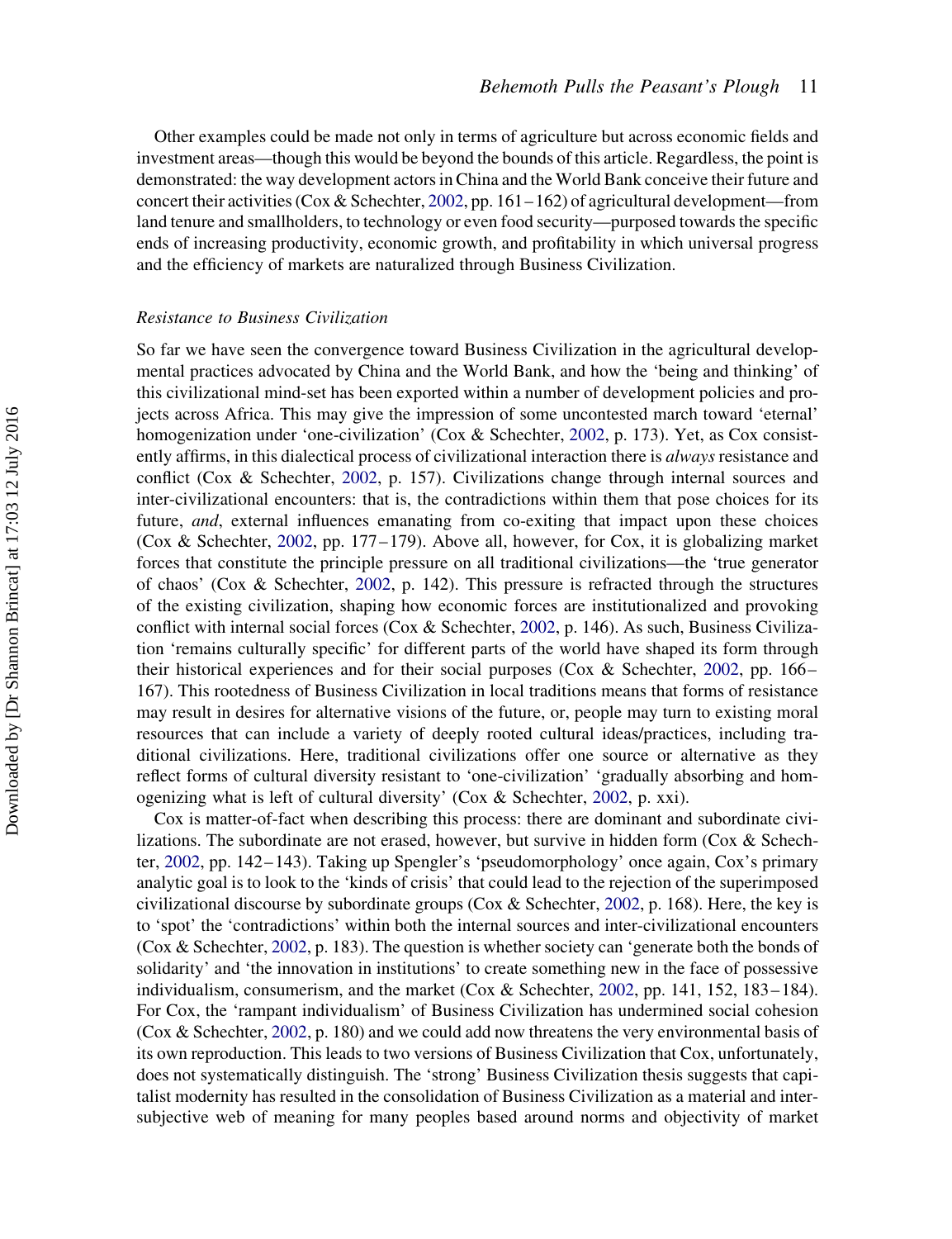<span id="page-12-0"></span>principles—and that these 'cut' across traditional civilizations, being endorsed and enforced by local elites. Alternatively, there is the 'weak' version that capitalist modernity is carried by local elites into existing, traditional civilizations in an attempt to co-opt them to the needs of profit/capital accumulation of the market under the 'thinking and being' of Business Civilization. Whilst both retain significant room for resistance, the latter has more salience because of the 'weak centre' in the governance of Business Civilization and the existence of a range of cultural practices in traditional civilization that serve to resist and 'morph' the actuality of Business Civilization.

Here, China presents a novel case. Cox upholds China as a force undermining the one-civilizational narrative of Business Civilization as its links to global capitalism are said to be constraining but also divergent (Cox & Schechter, [2002,](#page-15-0) p. 191). Moreover, whilst Chinese civilization is seen as in a subordinate role, its older traditions, such as Confucian norms of social responsibility and open attitudes to truth, survive ( $\cos \&$  Schechter, [2002,](#page-15-0) p. 182). This struggle between the values of Business Civilization and traditional Chinese civilization has produced a number of 'profound historical contradictions' in modern Chinese economics and culture [\(1998](#page-16-0), p. 15). Part of these contradictions involve the extent to which Business Civilization and its promotion of marketled development has rolled back the protections of the Chinese state and elements of the 'social contract' with workers. So ([2013,](#page-16-0) p. 122) argues that it was the intensification of class struggle and extent to which the peasantry faced marginalization in China preceding the socialist revolution in 1949 that originally led to widespread support for land redistribution. For example, the state has had to manage the social effects of joining Business Civilization, addressing income polarization and inequalities particularly between the rural and urban areas. Rural issues have remained the key priority of the Central Committee for the 12th consecutive year revolving around the three problems of industrializing agriculture, urban-rural disparities, and reducing burdens on farmers (for a critical view see Wen, [2001](#page-16-0)). Widespread protests have become a regular feature of the political landscape (Perry & Selden, [2003\)](#page-16-0), whilst the phenomena of 'ghost cities' reflects the extent of structural conditions challenging the government's ability to manage market forces (Shepard, [2015\)](#page-16-0). Cox observes unequal distribution in wealth within other traditional civilizations as a condition that is ripe for manipulation by elites of Business Civilization (Cox & Schechter, [2002,](#page-15-0) p. 141). Strange refers to a similar problem regarding how elites are 'saved' from the volatility of the market by 'inflicting' it on other citizens—the peasants and marginal groups—who suffer in the 'periphery' of Business Civilization [\(1990](#page-16-0), p. 268). In these outlying parts, the power of Business Civilization is 'diluted' with a number of dissidents and points of resistance (Strange, [1990,](#page-16-0) p. 264). This helps explain the number of social movements in China—the New Rural Reconstruction Movement is a prime example—that have emerged as a response to the changes in social relations through the privatization of property, land enclosures, and massive social upheavals that have attended the commercialization of agriculture in rural areas across China. Here, Cox's emphasis on resistance overlaps with two related studies of peasant resistance. Firstly, McMichael's idea of the 'alternative "peasantist" ontology' (McMichael, [2008](#page-15-0)) that contests the precepts of Business Civilization, rejects 'the universalisms of the project of modernity' (McMichael, [2005,](#page-15-0) p. 589), and challenges the 'epistemic privilege of the market calculus' ([2010](#page-15-0), p. 3). Secondly, the types of resistance located in the struggles of the Chinese peasantry reveals importance similarities to Scott's [\(1985](#page-16-0)) theories of peasant resistance in other parts of the world, indicating the existence of distinct subaltern movements against the same global, 'civilising' force.

There are also traditional, cultural aspects of Chinese civilization resistant to Business Civilization. In distinction to the progressive and linear beliefs of Business Civilization, Cox refers to the cyclical view of history and dyadic cosmology of Daoist 'yin and yang' in Chinese Civilization (Cox & Schechter, [2002](#page-15-0), p. 165), whose emphasis on unity/harmony and activity/conflict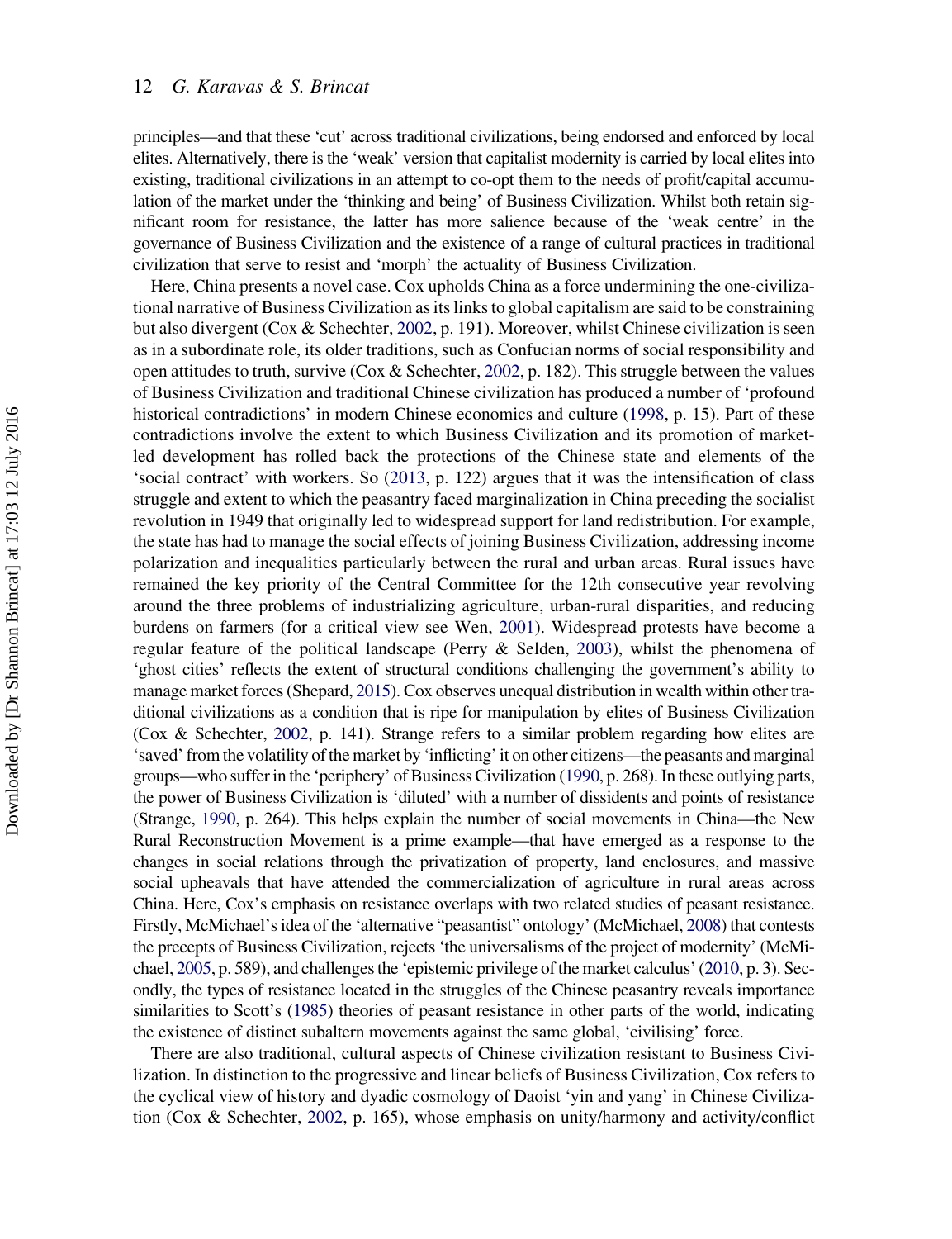<span id="page-13-0"></span>could be made to serve a more harmonious economic alternative. The notion of harmony has been taken up even in Chinese foreign policy in the discourses of 'inclusionism' and neo-Tanxiaism. Similarly, Cox refers to Wang Gungwu's 'the long view' (Cox & Schechter, [2002](#page-15-0), p. 123; cited in Cox, [2010](#page-15-0), p. 15) as a way to conceptualize processes of global social change. Yet, the revival of Confucian thought by the Chinese state and various elites reflects a tension between traditional thought and the desire to achieve modernity. As with all cultural processes, such revivals are prone to absorption into the dominance of the new, imposed civilization. For some, Confucianism has appropriated the characteristics of modernization by becoming compatible with capitalism (Dirlik, [1995](#page-15-0), p. 230). Here, a cultural form that was once seen as an 'obstacle' to development came to be regarded its 'facilitator' (Goody, [1996](#page-15-0), p. 9). Cox acknowledges how the Chinese state's reassessment of Confucian values that emphasized order and stability helped legitimize the transition to a new political order (Cox, [2013](#page-15-0), p. 291). We can detect a similar process of absorption in the national development discourse around suzhi, meaning 'essential' and 'nature' or the 'quality of human', encompassing wealth, health, education, and sophistication. The very notion of 'quality' was soon imprinted with the values of Business Civilization: to have low *suzhi* was to be considered backwards, to think and behave like a peasant. To raise one's *suzhi* was to work hard and obediently, becoming a conspicuous consumer and seeking self-improvement (Jacka, [2009\)](#page-15-0)—that is, to act like one is part of the elite of Business Civilization within its hierarchy of agency.

Though research is yet under-developed on this phenomena, there are also irrefutable signs of forms of resistance against the imposition of Business Civilization regarding the commercialization and mechanization of agriculture across Africa. Green revolution technologies have a long history that has involved social and political contestations against agricultural modernization strategies that displace or challenges existing social and political arrangements, with local arrangements around land tenure and food production having a stronger hold at the local level than state control (Brautigam, [1992](#page-15-0); Brautigam, [2009,](#page-15-0) p. 265). In Senegal, for example, Chinese development strategies in agriculture focused on commercialization have encountered local sources of resistance in its attempts to scale-up production and switch to high-cost inputs (Buckley, [2013](#page-15-0)). Research on the impact of some Chinese agricultural demonstration centres in Tanzania and Mozambique indicate that they face challenges of balancing priorities of commercial success and diplomatic goals and that local farmers are reticent about embracing some forms of agricultural technology such as high-yielding seed varieties that may incur high costs (Xu et al., [2016](#page-16-0)). This is not to argue that this is the inherent character of all Chinese investment and engagement in agriculture in African countries. Rather, the point is to situate the emerging research on responses to strategies aimed at agricultural modernization in the context of broader struggles against the same impulses from both Western and African actors pursing the same development strategies related to Business Civilization. Movements for agroecology against the GRT approaches (i.e. those pursued by the World Bank, NEPAD/ CAADP, and the Alliance for a Green Revolution in Africa) or peasant movements based around local concerns against the notion of food security (as pushed by the New Alliance for Food Security and Nutrition) are emergent forms of these types of struggle (such as African organizations that are members of the peasant movement La Vía Campesina). Indeed, in the near future we may expect an increase in such forms of resistance in the African context.

#### Conclusion

In this article, we have illustrated a remarkable convergence in China's agricultural development practices and those advocated by the World Bank. This process suggests the expansion and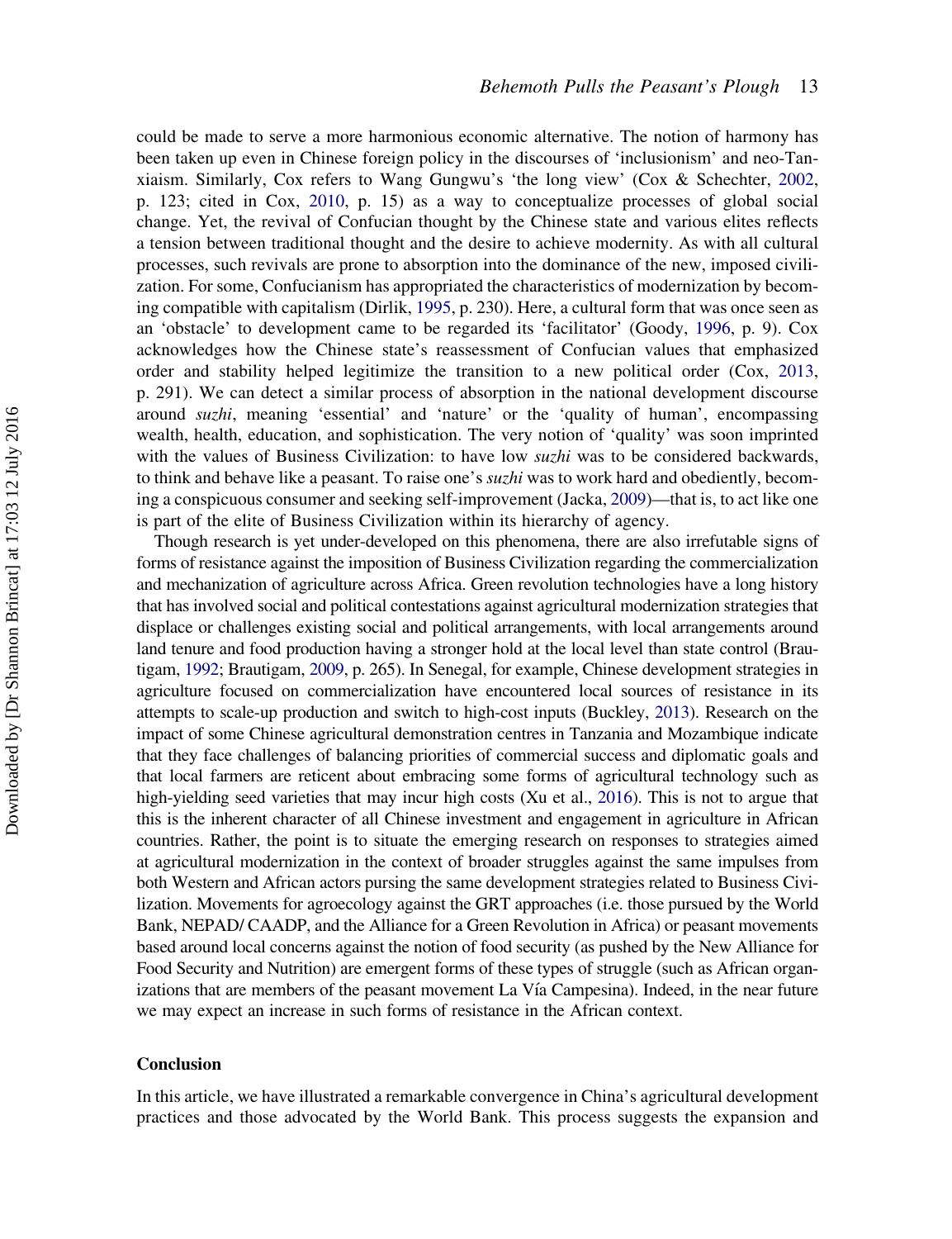<span id="page-14-0"></span>consolidation of Business Civilization first identified by Susan Strange and further developed in Cox's work on civilizations. Under this approach to civilizations, the 'being and thinking' of Business Civilization is seen to revolve around the values of individualism and consumerism, and the materialities of industrialization, commercialization, and profitability, in which 'development' is seen as a universal progression to the naturalization of the world market and its imperatives. The behemoth of Business Civilization has expanded beyond its cultural origins in the West, its geographical core in the US, and is now spread by elites across states in direct conflict with traditional civilizations and is provoking forms of resistance from subordinated social forces. Despite its expansion, Business Civilizations retains a number of 'dialectical contradictions'. Yet Cox offers a diagnostic not a prescription (Cox & Schechter, [2002](#page-15-0), p. 154) and for him the question remains whether a 'coherent alternative to economic globalization' that could transcend these contradictions can be found (Cox & Schechter, [2002](#page-15-0), p. 107).

It is no longer customary or vogue to think in civilizational terms in the social sciences, a category that seems so vast that any such engagement endangers generalization or essentializing. Our postmodern inclinations seem far more comfortable with the local and particular. Civilizational analysis seems to lack the subtlety—or the more popular term 'nuance' (see Healy, [2015\)](#page-15-0)—that can only be conferred on micro studies that grapple with the empirics of the minutia and which are, therefore, deemed to be able to understand with sufficiency the complexity of thing or phenomena (or are the least likely to do violence to the 'Other'). Yet, just because we lack understanding of these processes, does not mean they are not present. Mittelman has bemoaned that recent studies of development in China have become 'atheoretical', either focusing on single problems like privatization or single projects like housing. This move entails prescribing piecemeal solutions—what Cox would deride as problem-solving approaches—to what are the structural challenges of development (Mittelman, [2006](#page-15-0), pp. 377–380). Yet, Cox's approach to civilizations offers a way to understand China–Africa relations in historically grounded processes of dialectic transformation (Cox & Schechter, [2002,](#page-15-0) p. 182) in which encounters, relations, and contradictions between civilizations provoke responses to the pressures to modernize and integrate into the global economy. This level of analysis has fundamental things to tell us about the types of resistances we see on the ground. Indeed, we ignore these larger processes at the peril of inadvertently reifying the particular by not obtaining a clearer understanding of the whole in which they form a part. Our understanding of resistance would fail accordingly. By bringing in Coxian insights into civilizational processes we can draw out patterns of development that are lost when we look too closely at the coal-face.

#### Disclosure Statement

No potential conflict of interest was reported by the authors.

#### References

Agnew, J., & Corbridge, S. [\(1995](#page-4-0)). Mastering space: Hegemony, territory and international political economy. Routledge: London.

Alden, C. [\(2007](#page-2-0)). China in Africa. London: Zed Books.

Amin, S. ([2006\)](#page-10-0). The millennium development goals: A critique from the south. *Monthly Review*, 57(10), 1–15.

Barabantseva, E. [\(2009](#page-8-0)). Development as localization: Ethnic minorities in China's official discourse on the western development project. Critical Asian Studies, 41(2), 225–254.

Barabantseva, E. [\(2012](#page-7-0)). In pursuit of an alternative model? The modernisation trap in China's official development discourse. East Asia, 29(1), 63–79.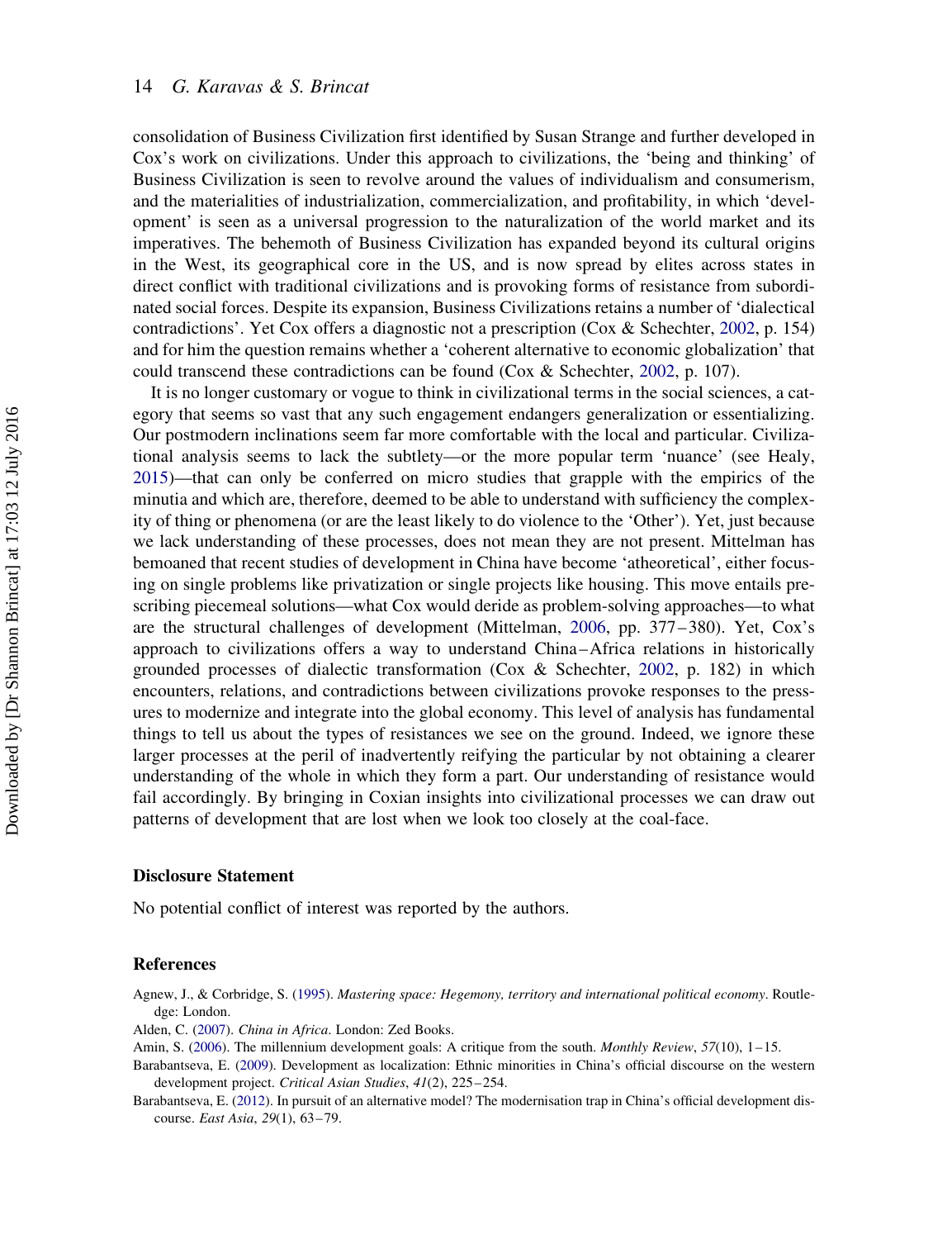- <span id="page-15-0"></span>Bowden, B. [\(2006](#page-6-0)). Civilization, standards, and markets. In B. Bowden & L. Seabrooke (Eds.), Global standards of market civilization (pp. 19–33). London: Routledge.
- Braudel, F. [\(1994](#page-4-0)). A history of civilizations. (R. Mayne Trans.). London: Penguin.
- Brautigam, D. [\(1992](#page-9-0)). Land rights and agricultural development in West Africa: A case study of Two Chinese projects. The Journal of Developing Areas, 27(1), 21–32.
- Brautigam, D. ([2009\)](#page-9-0). The dragon's gift: The real story of China in Africa. Oxford: Oxford University Press.
- Brautigam, D. ([2015\)](#page-2-0). Will Africa feed China? Oxford: Oxford University Press.
- Brautigam, D., & Tang, X. [\(2009](#page-9-0)). China's engagement in African agriculture: "Down to the countryside". The China Quarterly, 199(3), 686–706.
- Buckley, S. [\(2013](#page-13-0)). Chinese land-based interventions in Senegal. Development and Change, 44(2), 429–450.
- Chen, X., & Luo, Q. ([2009\)](#page-8-0). The scientific outlook on development and changes in the mode of human existence. Social Sciences in China, 30(1), 54–67.
- Cheru, F., & Obi, C. [\(2010](#page-2-0)). Introduction Africa in the twenty-first century: Strategic and development challenges. In F. Cheru & C. Obi (Eds.), The rise of China and India in Africa: Opportunities and critical interventions (pp. 1–9). London: Zed Books.
- Cox, R. W. ([1991\)](#page-7-0). "Real socialism" in historical perspective. Socialist Register, 27, 169–193.
- Cox, R. W. [\(2010](#page-13-0)). Historicity and international relations: A tribute to Wang Gungwu. In Y. Zheng (Ed.), China and international relations: The Chinese view and the contribution of Wang Gungwu (pp. 3–17). Routledge: London.
- Cox, R. W. ([2013\)](#page-3-0). Universal foreigner: The individual and the world. Hackensack, NJ: World Scientific.
- Cox, R. W., & Schechter, M. G. ([2002\)](#page-1-0). The political economy of a plural world: Critical reflections on power, morals and civilization. London: Routledge.
- Da Costa, D., & McMichael, P. ([2007\)](#page-6-0). The poverty of the global order. Globalizations, 4(4), 588–602.
- Davies, M. [\(2008](#page-9-0)). China's development model comes to Africa. Review of African Political Economy, 35(115), 134– 137.
- DICMST (Department of international cooperation ministry of science and technology of the People's Republic of China). ([2010\)](#page-9-0). China-Africa science and technology partnership program (CASTEP).
- Dirlik, A. ([1995\)](#page-13-0). Confucius in the borderlands: Global capitalism and the reinvention of Confucianism. Boundary 2, 22(3), 229–273.
- Gong, G. ([1984\)](#page-6-0). China's entry into international society. In H. Bull & A. Watson (Eds.), The expansion of international society. Oxford: Clarendon Press.
- Goody, J. [\(1996](#page-13-0)). The east in the west. Cambridge: Cambridge University Press.
- Healy, K. ([2015\)](#page-14-0). Fuck nuance. Paper presented at the Theory Section Session on "The Promise and Pitfalls of Nuance in Sociological Theory", American Sociological Association Meetings, Chicago, IL.
- Innis, H. [\(1986\)](#page-3-0). *Empire and communication*. (D. Godfrey Ed.). Toronto: Press Porcépic.
- Jacka, T. ([2009\)](#page-13-0). Cultivating citizens suzhi (quality) discourse in the PRC. Positions: East Asia Cultures Critique, 17(3), 523–535.
- Kragelund, P. [\(2015](#page-2-0)). Towards convergence and cooperation in the global development finance regime: Closing Africa's policy space? Cambridge Review of International Affairs, 28(2), 246–262.
- Li, X., Qi, G., Tang, L., Zhao, L., Jin, L., Guo, Z., & Wu, J. [\(2012](#page-2-0)). Agricultural development in China and Africa: A comparative analysis. London: Routledge.
- McMichael, P. [\(2005](#page-12-0)). Globalization. In T. Janoski, R. Alford, A Hicks, & M. Schwartz (Eds.), The handbook of political sociology: states, civil societies, and globalization (pp. 587–606). Cambridge: Cambridge University Press.
- McMichael, P. ([2008](#page-12-0)). Peasants make their Own history, but not just as they please ... Journal of Agrarian Change, 8(2) and 3), 205–228.
- McMichael, P. [\(2010](#page-12-0)). Changing the subject of development. In P. McMichael (Ed.), Contesting development: critical struggles for social change (pp. 1–14). New York, NY: Routledge.
- McMichael, P. ([2017\)](#page-6-0). Development and social change: A global perspective. Thousand Oaks, CA: Sage.
- Mittelman, J. ([2006\)](#page-14-0). Globalization and development: Learning from debates in China. Globalizations, 3(3), 377–391.
- MOFA (Ministry of Foreign Affairs of the People's Republic of China). ([2006,](#page-8-0) January 12). China's African policy. Forum on China-Africa Cooperation. Beijing: Author.
- MOFA (Ministry of Foreign Affairs of the People's Republic of China). [\(2009](#page-9-0), September 25). Programme for China-Africa Cooperation in Economic and Social Development. Forum on China-Africa Cooperation. Beijing: Author.
- MOFA (Ministry of Foreign Affairs of the People's Republic of China). [\(2015a\)](#page-9-0). The Forum on China-Africa Cooperation Johannesburg Action Plan (2016–2018). Beijing: Author.
- MOFA (Ministry of Foreign Affairs of the People's Republic of China). [\(2015b,](#page-10-0) December 10). Declaration of the Johannesburg Summit of the Forum on China-Africa Cooperation. Beijing: Author.